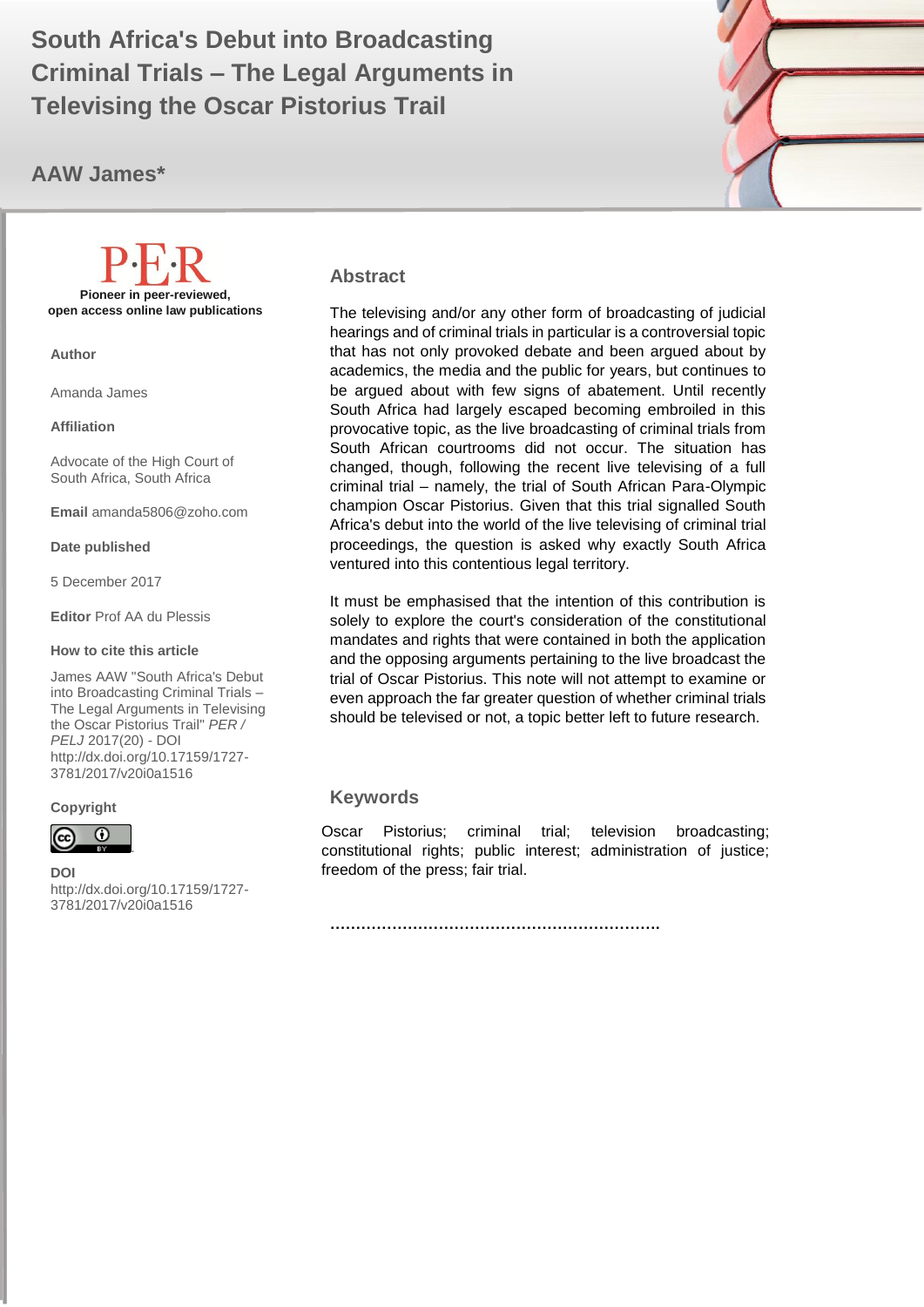### **1 Introduction**

Following the tragic and untimely death of twenty-nine year old model Reeva Steenkamp on the night of the 14th February 2013, her then boyfriend, South African Para-Olympic champion Oscar Pistorius<sup>1</sup>, was charged with her premeditated murder – the initiation of a criminal process that precipitated a media frenzy previously unknown in South Africa and one that launched a new legal era in the country. As was both predictable and inevitable, however, that furore has now receded from the media headlines, creating an opportune time to examine why the trial of Oscar Pistorius was in fact televised.<sup>2</sup> It was after all the first, and to date the only, fully "live"<sup>3</sup> televised criminal trial in South Africa's judicial history.<sup>4</sup> Not only was it unique as a milestone, but in addition the application to televise and widely broadcast the trial was also judicially decided under consideration of the *Constitution of the Republic of South Africa*, 1996 (hereafter *Constitution*), thus setting a precedent for both the public and the media's constitutional rights of technological access to criminal trials in the future.

## **2 The application**

l

The legal process which culminated in the broadcasting of the Pistorius trial had its genesis in an application brought before the Judge President of the Gauteng Division of the High Court.<sup>5</sup> Unlike countries such as the United States of America, South Africa had historically experienced a lower demand for the televising of criminal trials (or even other judicial hearings), perhaps because commercial television became available in the country only in 1976 and, except for paid services, still today has only a limited number of channels.<sup>6</sup> Further contributory factors may possibly be the lack of general access by the populace to technological media and/or the lack of

<sup>\*</sup> Amanda James. LLB (cum laude), LLM (cum laude), Advocate of the High Court of South Africa. Email: [amanda5806@zoho.com.](mailto:amanda5806@zoho.com)

<sup>1</sup> *S v Pistorius* 2014 ZAGPPHC 793 (12 September 2014).

<sup>2</sup> *S v Pistorius* 2014 ZAGPPHC 793 (12 September 2014).

 $3$  The term "live" is used signify that an event can be watched as it occurs. This is sometimes also referred to as "real-time".

<sup>&</sup>lt;sup>4</sup> At the time of writing, the live televising of the murder trial of van Breda has been halted.

<sup>5</sup> *Multichoice (Pty) Ltd v National Prosecuting Authority, In Re; S v Pistorius, In Re; Media 24 Ltd v Director of Public Prosecutions North Gauteng* 2014 1 SACR 589 (GP) (hereafter *Application* case).

 $6$  Primarily SABC 1, 2, 3 & e-TV. Other major international channels are available via paid subscription.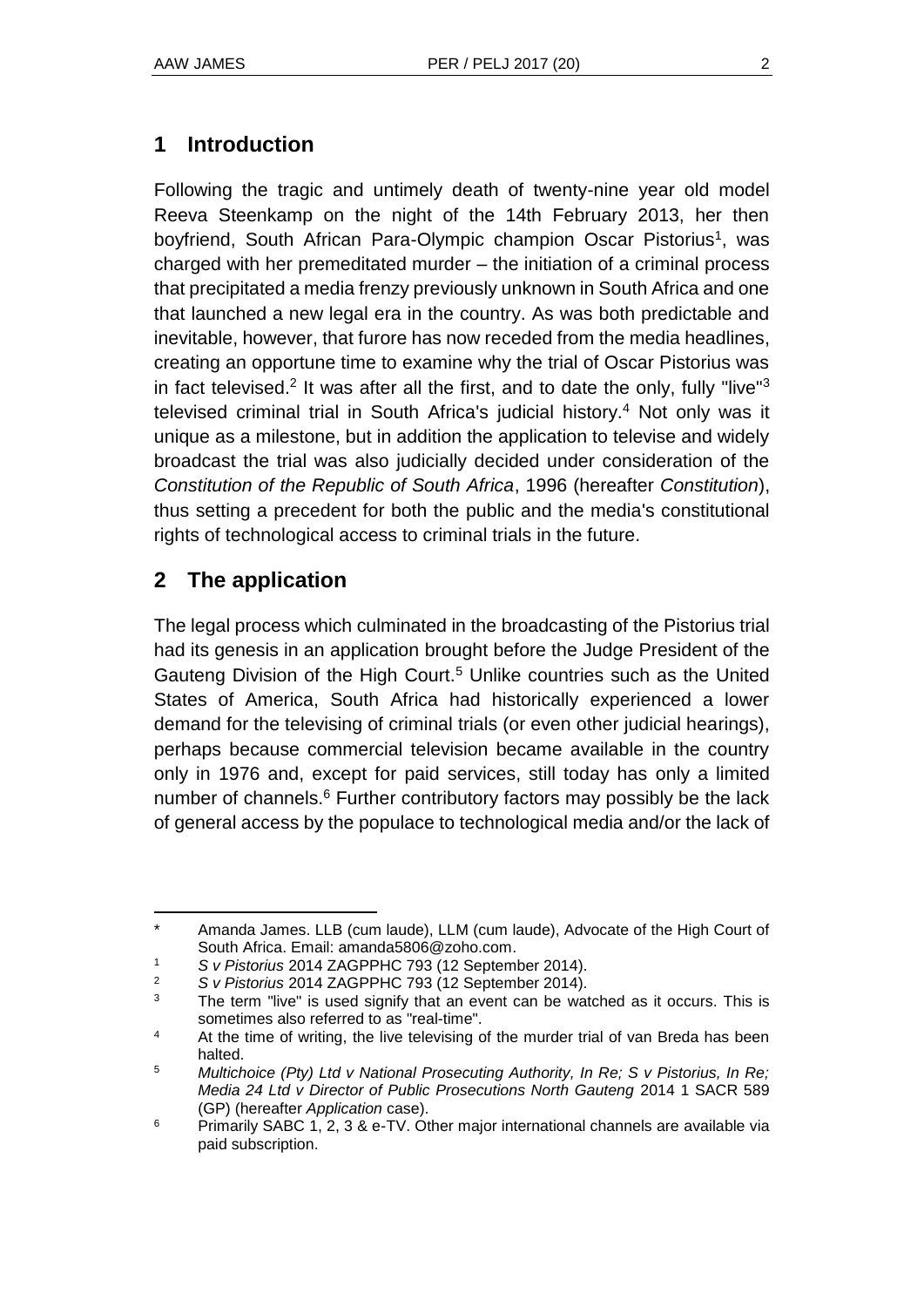a wide-spread sophisticated audience.<sup>7</sup> Notwithstanding these possible obstacles, the news channels eNCA, MultiChoice and Eyewitness News still submitted motions to court seeking permission to electronically monitor and broadcast the coming Pistorius trial, not only by audio transmission and still photographic means, but also by full live television broadcast.<sup>8</sup>

To support their motion the applicants jointly argued, in the main, that the *Constitution* guaranteed them the right to freedom of expression.<sup>9</sup> Supplementing this major contention were their submissions that the television and audio broadcasting of the trial would provide educational benefit to the general public about the workings of South Africa's justice system, that the general public had the right to information, that such proposed coverage was in accordance with the "open justice" principle and, finally, that the trial was a matter of intense public interest.<sup>10</sup>

Pistorius vehemently opposed the application, claiming that any such media coverage would deny him his constitutionally guaranteed right to a fair trial.<sup>11</sup> The Olympic champion supported his opposition by submitting that the mere knowledge of the presence of audio-visual equipment (especially cameras) would inhibit not only him but would also inhibit his witnesses, particularly when they were called upon to give evidence. In addition, Pistorius further contended that his Counsel could also be inhibited when they were questioning prosecution and defence witnesses and,<sup>12</sup> most importantly, when they were presenting his defence to a criminal charge which carried the potential for a minimal incarceration of fifteen years.<sup>13</sup>

In reinforcing his opposition to the technological coverage, Pistorius ardently emphasised to the court that live coverage of the trial would necessarily and inescapably provide pending trial witnesses with opportunities to fabricate and/or adapt their own upcoming testimony. This, he maintained, would be made possible simply because witnesses would be able to follow the live

<sup>7</sup> Stats SA 2011 http://www.statssa.gov.za/publications/P03014/P030142011.pdf. The 2011 Census indicated only 25.8% of households have satellite television while 64.8% have no access to the internet.

<sup>8</sup> *Application* case para 3. Various applicants represented both television and the print media and the court considered all the applications together to enable a consolidated order to be issued.

<sup>9</sup> *Application* case para 6.

<sup>10</sup> *Application* case para 4.

<sup>11</sup> *Application* case para 12.

<sup>12</sup> *Application* case para 12.

<sup>13</sup> Section 51(2)(a)(i) of the *Criminal Law Amendment Act* 105 of 1997 prescribes a minimum sentence of fifteen years' incarceration for a first offender found guilty of premeditated murder.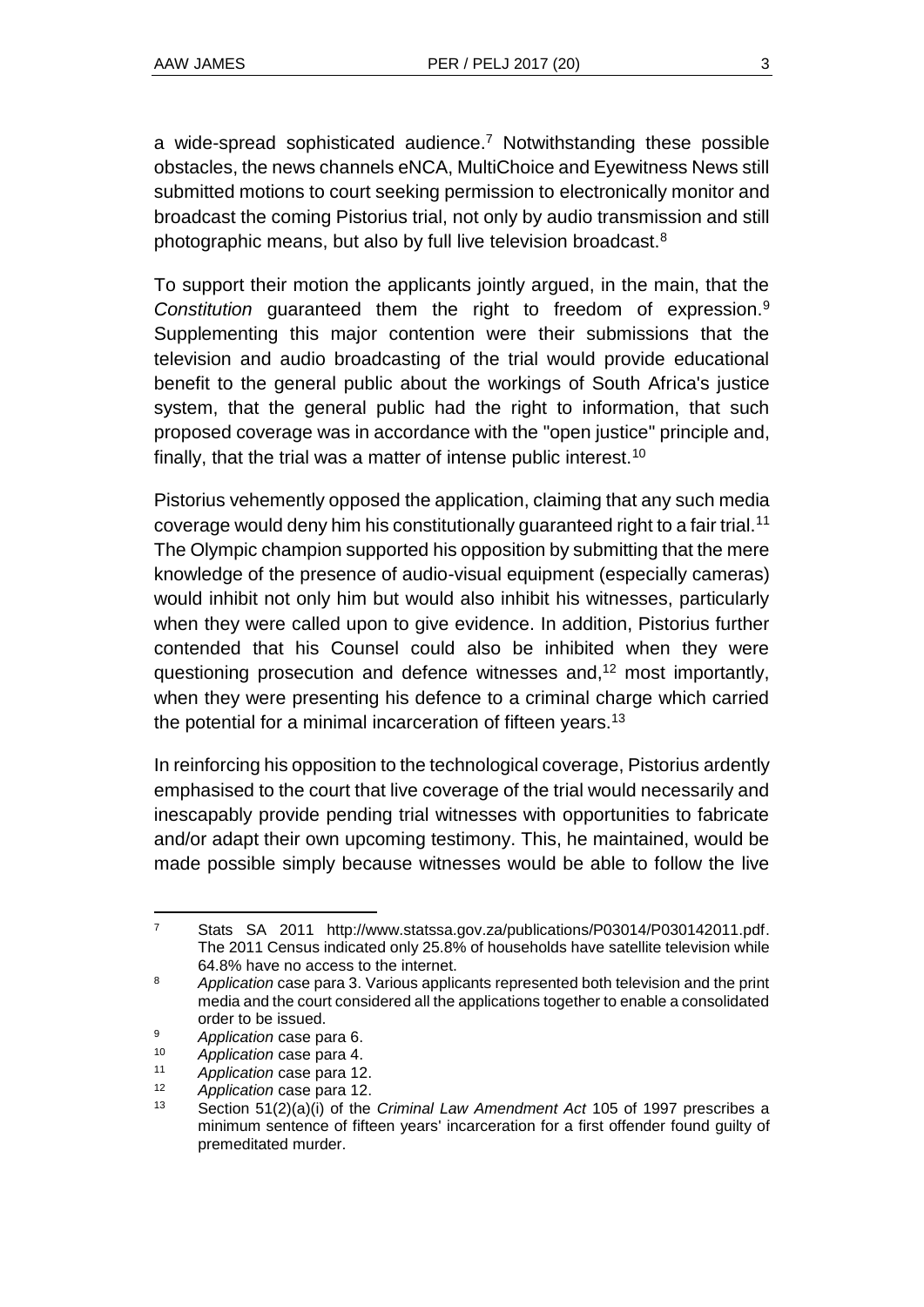broadcasts on their own electronic devices and thus would have foreknowledge of what previous witnesses had already testified to during the trial, and/or alternatively, what evidence had already been presented in the courtroom.<sup>14</sup> He contended that this factor alone would not only threaten his constitutionally guaranteed right to a fair trial but, in addition, would also be prejudicial to the administration of justice in general.<sup>15</sup>

Although not largely elucidated upon in the opposition, Pistorius' Counsel did also argue that witnesses, especially defence witnesses, might be reluctant to testify *on camera,* thus further jeopardising their client's right to a fair trial. The author submits that it is indeed reasonably foreseeable that witnesses might, in order to assist an accused, be prepared to offer private or unpleasant revelations to a limited number of people physically present in a courtroom (the historical and traditional situation when a trial is held in an *open court*)<sup>16</sup> but may be very reluctant or even refuse to do so when they know those same revelations will become common knowledge of the greater public because their testimony, image and/or voice are being broadcast to millions.<sup>17</sup>

Interestingly, a South African court had already refused the televising of a judicial hearing for very similar reasons, *inter alia,* in the *Midi Television (Pty) Ltd v Downer*<sup>18</sup> case, where E-TV brought an application to televise the trial proceedings in the matter of *S v Shaik*. <sup>19</sup> This was a very controversial and highly publicised case involving charges of fraud and

<sup>14</sup> *Application* case para 12.<br>15  $\Delta$  *fair trial* is one component

<sup>15</sup> A *fair trial* is one component of the "rule of law" (Latin O*mnes legum servi sumus ut liberi esse possumus*) and the right to a fair trial has been espoused in legal literature and case law for centuries. Examples are, *Æthelred Wantage Code* 997 AD; *Magna Carta* 1297 c 9; *Constitutions of Clarendon* 1166; *Constitution of the United States of America*; *Declaration of the Rights of Man and of the Citizen*, 1789 (Fr); *Re Bushell* 1670 124 ER 1006; Blackstone *Laws of England*; *Universal Declaration of Human Rights* (1948); *European Convention on Human Rights* (1950); Melikan *Trial in History Vol II*; Mulholland and Pullan *Trial in History Vol I; Petition of Right*, 1628.

<sup>16</sup> DOFORSA *Rule of Law* 47: "The rule of law … general agreement that it requires that a person on trial be accused in *open court*; be given an opportunity of denying the charge and of defending himself and that he be given the choice of a Counsel. These rights are at all times assured by the South African Courts." Also see *Criminal Procedure Act* 51 of 1977 s 152 "Except where otherwise expressly provided by this Act or any other law, criminal proceedings in any court shall take place in *open court…*"

<sup>17</sup> Counsel's concerns did apparently come to fruition. Anonymous 2014 http://www.bbc.com/news/world-africa-28207346: "Some [defence] witnesses refused to testify at the televised trial of Oscar Pistorius because of the publicity … They did not want their voices all over the world" Barry Roux SC was quoted as saying at the close of the defence case.

<sup>18</sup> *Midi Television (Pty) Ltd v Downer* 2004 ZAKZHC 15 (12 October 2004).

<sup>19</sup> *S v Shaik* 2007 1 SACR 142 (D).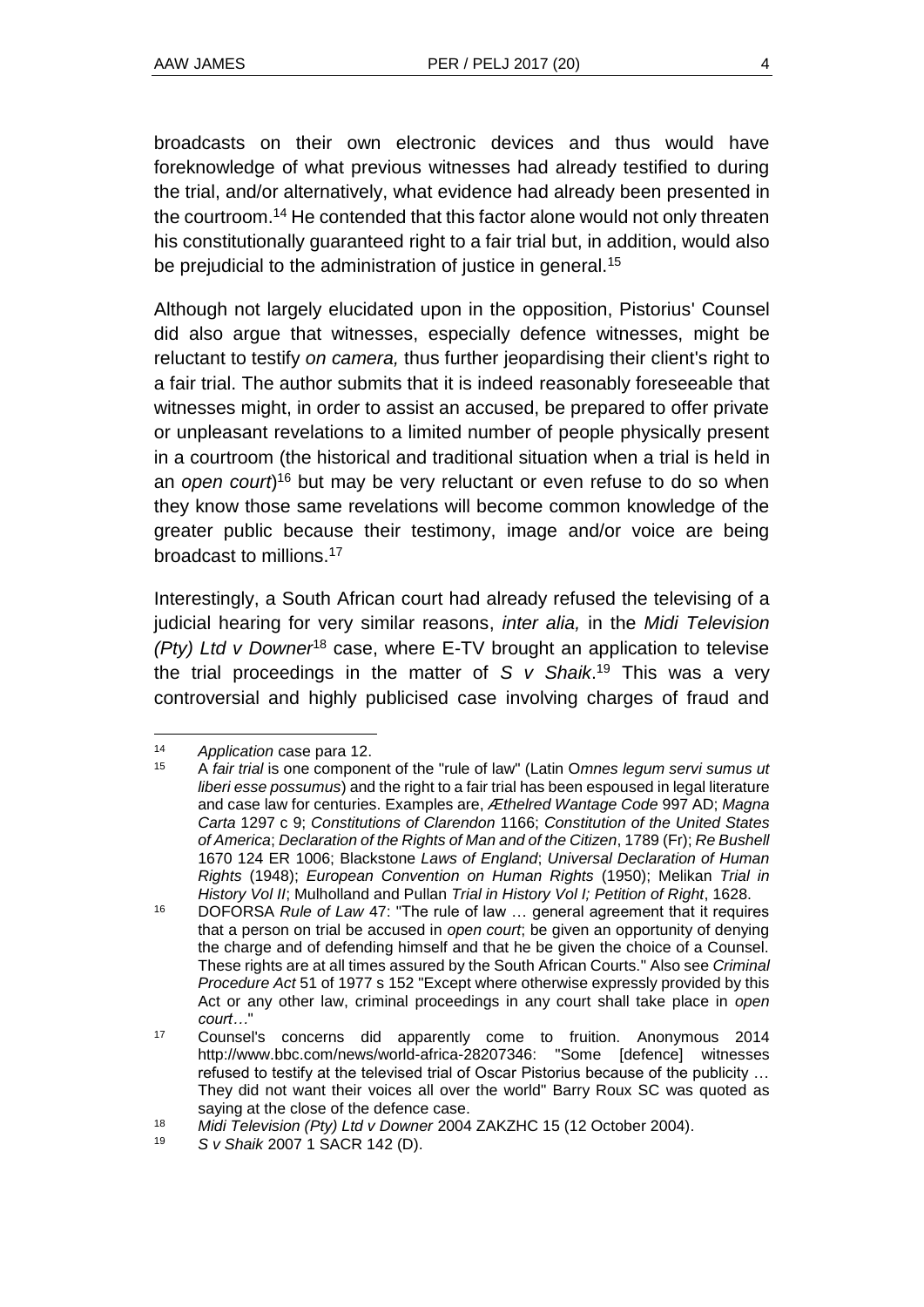corruption against a wealthy Durban businessman, Mr Shabir Shaik, whose name was closely associated in the public's mind with that of a then former Deputy President and now the current President of South Africa, Mr Jacob Zuma. In considering the matter Squires J took pains to analyse all pertinent factors and in eventually refusing to grant the application to televise the trial stated:<sup>20</sup>

The video camera may be the necessary tool of the television journalist but its visible presence, in this courtroom at any rate, would be undoubtedly a visible operation, with both its presence and its operation being conspicuously intrusive. To most people it would be a potentially distracting feature, even if they were not giving evidence. But I think the argument also overlooks an important difference between the fleeting moment of communication by word of mouth, given only as part of the normal narrative of evidence and given in answer to a question when, if spectators may be paying attention, what is said may be reported in print the next day but will soon be forgotten. Contrast that with a permanently-captured moment of inadvertent folly, embarrassment or humiliation that will appear time after time, if thought desirable, in the living rooms of the country's television watchers when every pause, every frown, every hesitation, every unguarded response or unavoidable disclosure of some private fact is preserved on tape or film for as long as thought desirable, and especially when that frown or hesitation is not part of the evidence or the reason for it; but is caused by the witness's realisation that he is being exposed to television scrutiny. No one but the witness could tell what the cause was. Nor would he waive or limit his right to privacy by being subpoenaed to give evidence in court.

An issue aligned to the above concern of Squires J is that the fairness of a trial may also be jeopardised as a result of changes in human behaviour when they are aware that what they say or do is being heard or viewed by a large audience, even if such changes are unintended or even inadvertent. It has been advanced that witnesses may, when participating in a broadcast trial, especially one that is visually broadcast, fall prey to the temptation to embellish or distort their true testimony in order to appeal to or find favour with the audience.<sup>21</sup> Doing so is obviously at the expense of the fulfilment of their moral and judicial obligation to "tell the truth, the whole truth and nothing but the truth so help me God".<sup>22</sup>

# **3 Judgment**

l

At the outset of his consideration of the arguments presented the Judge President regarded the matter before him as being one where the media's

<sup>20</sup> *Midi Television (Pty) Ltd v Downer* 2004 ZAKZHC 15 (12 October 2004) paras 8-9.

<sup>21</sup> Smith 1997 *Law & Psychol Rev* 258.

 $22$  The traditional oath sworn in court and used to designate the absolute veracity of any statement subsequently made, see s 162 of the *Criminal Procedure Act* 51 of 1977.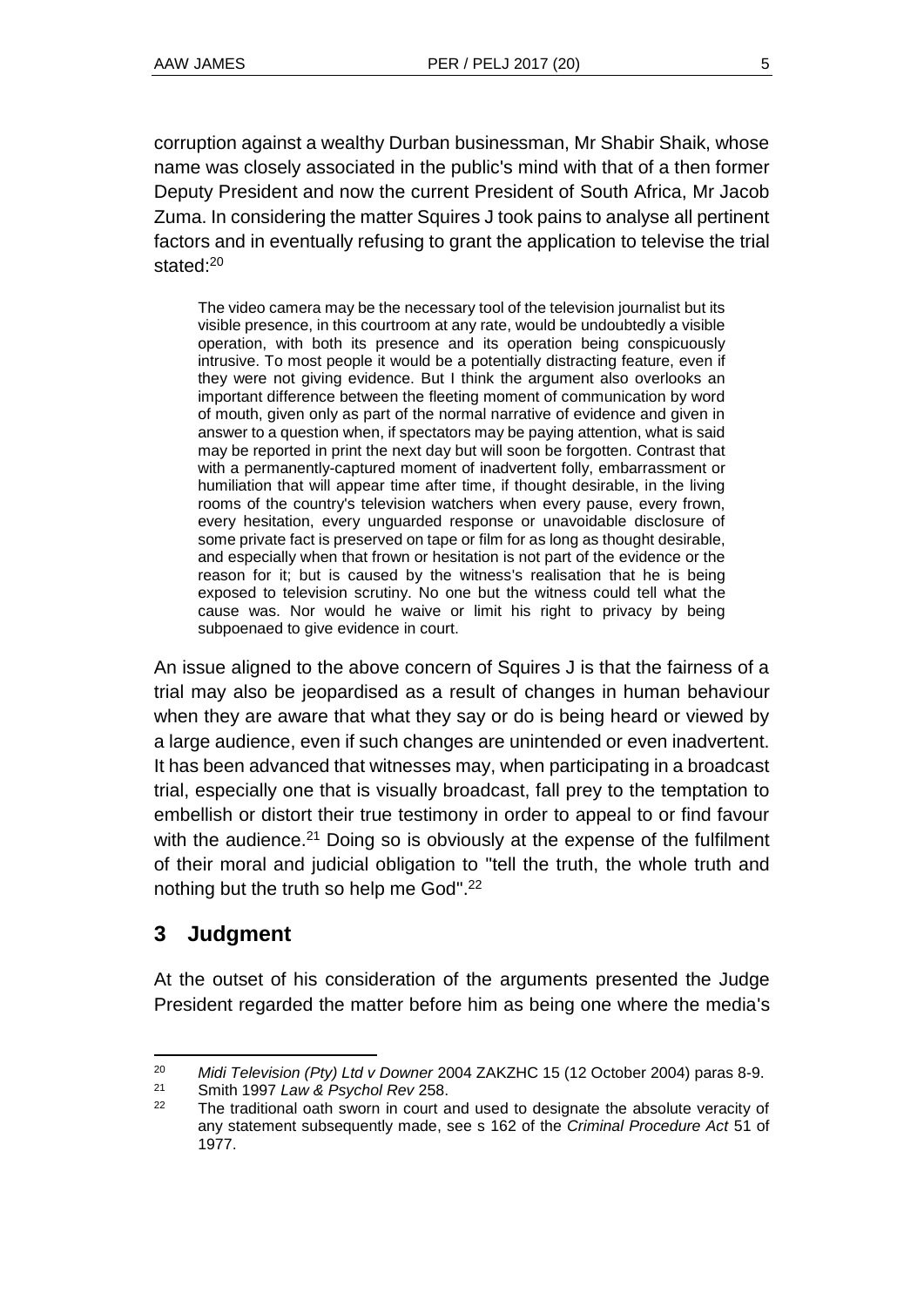l

right to freedom of expression and the defendant's and the prosecution's right to a fair trial were "on a collision course" with each other.<sup>23</sup> Given the context of the motion it is not apparent how the court arrived at the conclusion that the prosecution (in the form of the State) had a "right to a fair trial". Try as the author may, she can find no such embodied right belonging to the State, either in the *Constitution*, its forerunners or in legal precedent. That the prosecution does indeed have an obligation to facilitate a criminal trial that searches for the truth is beyond question, but whether that means that the State is entitled to a "fair trial" (as that term is commonly understood by the layman) is a question better argued as a separate matter.

What is pertinent for this current contribution's purpose is the reason or reasons why the court foresaw a cataclysmic "collision course" for Pistorius and the media, especially given that South Africa's courts had touched upon similar issues previously. One of the first constitutional challenges to the refusal of public and media access to legal proceedings occurred, not in a commonly envisaged criminal trial *per se*, but in a military Court Martial.<sup>24</sup> In deciding the matter of *Freedom of Expression Institute v President, Ordinary Court Martial*<sup>25</sup> Hlophe ADJP held that section 78(3) of the Military Discipline Code<sup>26</sup> was unconstitutional to the extent that "it permits a convening authority to issue orders to close proceedings". <sup>27</sup> Hlophe then ordered the President, Ordinary Court Martial to:

Open the entire proceedings of the ordinary courts martial to the public including members of the media.<sup>28</sup>

<sup>23</sup> *Application* case para 1. "The matter brings into sharp focus the interface between the functioning of the criminal justice system on the one hand, and the quest by other media and the press to participate in that system on the other hand. This interface finds expression in a number of critical constitutional rights that are seemingly on a collision course with one another. These are the rights of an accused person and the prosecution to a fair trial on the one hand, and the freedom of expression rights of the media, as well as the open justice principle."

<sup>&</sup>lt;sup>24</sup> A court-martial is a military court with legal authority to determine the guilt or innocence of members of the armed forces subject to military law, and, if guilty to decide punishment.

<sup>25</sup> *Freedom of Expression Inst v President, Ordinary Court Martial* 1999 1 SACR 353 (C).

<sup>26</sup> The Military Discipline Code (MDC) is the First Schedule to the *Defence Act* 44 of 1957. It is to be read complementarily to the *Military Discipline Supplementary Measures Act* 16 of 1999.

<sup>27</sup> *Freedom of Expression Inst v President, Ordinary Court Martial* 1999 1 SACR 353 (C) para 369.

<sup>28</sup> *Freedom of Expression Inst v President, Ordinary Court Martial* 1999 1 SACR 353 (C) para 369. It is submitted that this ruling contradicts the long-established practice of all courts-martial and may have been a slightly over-enthusiastic approach to interpreting South Africa's constitutional rights. Military law and procedure has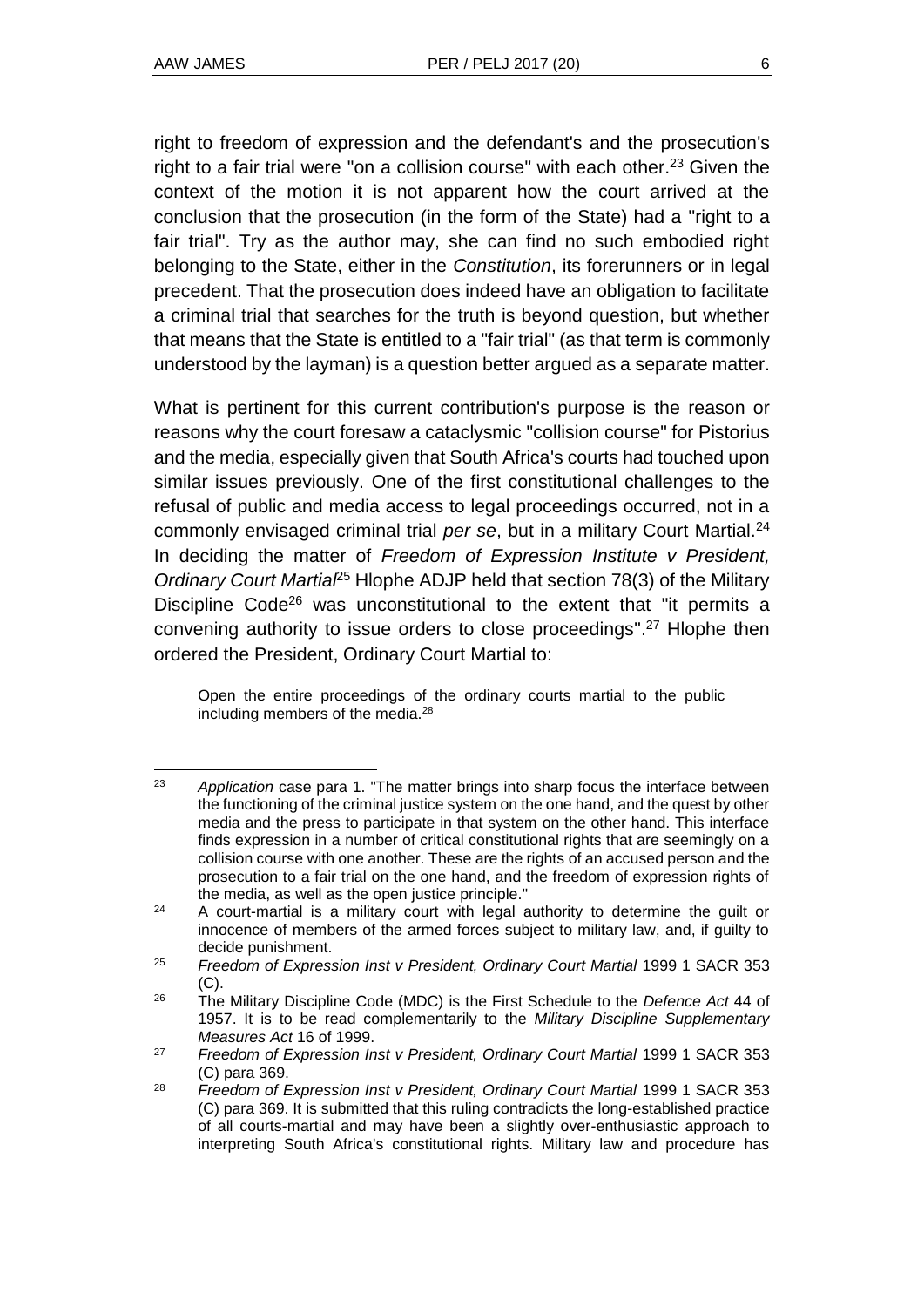In 2000 a Cape court was faced with another challenge concerning media access to legal proceedings that did not constitute a criminal trial. This time it concerned the radio broadcasting and televising of an enquiry into cricket match fixing - the case of *Dotcom Trading 121 (Pty) Ltd v King.*<sup>29</sup> The enquiry's Chairperson had refused permission for the coverage, a ruling the majority of the potential witnesses had enthusiastically welcomed. After considering all the relevant factors the court held that a complete blanket ban on all forms of the media from the enquiry was not justified.<sup>30</sup> Consequently, the court held that the applicant could operate its radio broadcasting equipment during the enquiry proceedings, provided that no witness showed good cause why they should not do so. $31$  The order banning any televised recording or broadcasting of the enquiry was, nevertheless, promptly upheld.<sup>32</sup>

A request to televise and broadcast actual trial proceedings (albeit a civil trial and not a criminal one) eventually came before a Cape court in *SABC v Thatcher.*<sup>33</sup> After Van Zyl J conducted an extremely comprehensive and detailed analysis of local and international authority on the issue, which included *inter alia* authority in the United States, Canada and the United Kingdom,<sup>34</sup> he granted very restricted coverage. In conducting his analysis the judge stated that: $35$ 

In South Africa there is no legislative ban on televising or otherwise recording court proceedings, but a number of courts have, by virtue of their inherent power to regulate their own procedures, allowed their proceedings to be televised wholly or partially. This has been done routinely in the Constitutional Court and Supreme Court of Appeal, and has recently enjoyed the attention of a number of divisions of the High Court. Cognisance must, of course, be taken of the statutory provisions dealt with above, in which regard it is clear that the applicant bears the responsibility of acting in the public interest, while taking into account the interests of justice. The court, on the other hand, must exercise its discretion to issue a just and equitable order while taking cognisance of its inherent power to regulate its own proceedings. This means, in the present context, that the right of privacy of the various parties to the application must be weighed up and balanced against the right of freedom of expression which, in the case of the media, translates into freedom of the press. An exercise of this nature must be undertaken with due regard to any

always been treated differently in jurisdictions based on English common-law. Also see Jaconelli *Open Justice* 22-24; *Ex p Doyle* 1917 2 KB 254.

<sup>29</sup> *Dotcom Trading 121 (Pty) Ltd v King* 2000 4 SA 973 (C).

<sup>30</sup> *Dotcom Trading 121 (Pty) Ltd v King* 2000 4 SA 973 (C) para 61 991D-H.

<sup>31</sup> *Dotcom Trading 121 (Pty) Ltd v King* 2000 4 SA 973 (C) para 63 991I-992A.

<sup>32</sup> *Dotcom Trading 121 (Pty) Ltd v King* 2000 4 SA 973 (C) para 63 991I-992A.

<sup>33</sup> *SABC v Thatcher* 2005 4 All SA 353 (C).

<sup>34</sup> *SABC v Thatcher* 2005 4 All SA 353 (C) paras 51-109 both inclusive.

<sup>35</sup> *SABC v Thatcher* 2005 4 All SA 353 (C) para 31.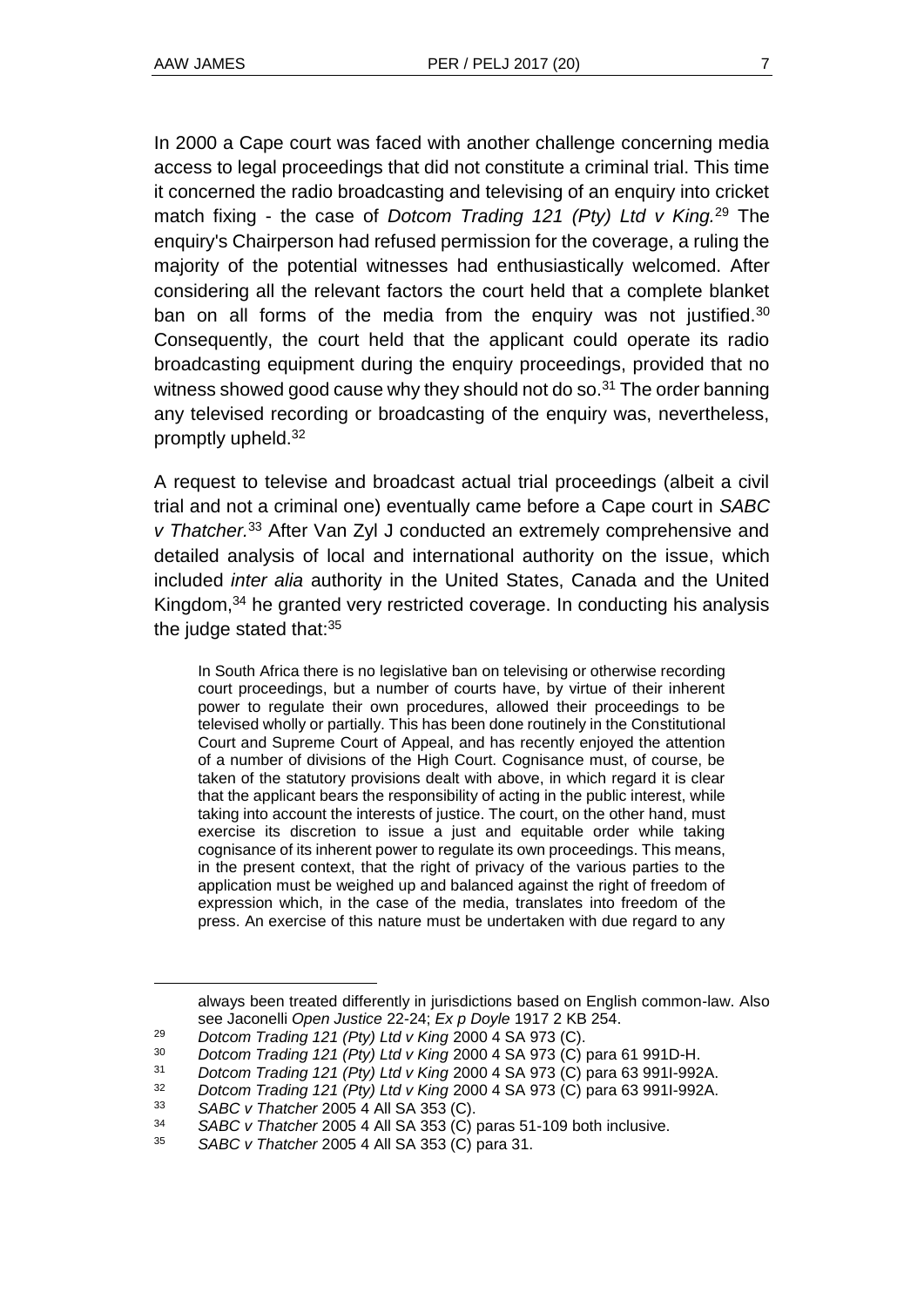reasonable or justifiable limitation on the right or rights in question, as stated in the classic *dictum* of Chaskalson P in *S v Makwanyane*: 36

The limitation of constitutional rights for a purpose that is reasonable and necessary in a democratic society involves the weighing up of competing values, and ultimately an assessment based on proportionality.<sup>37</sup>

The court considered the need to balance the right to privacy against the right to freedom of expression (which from the perspective of the press meant its freedom) and held that in all instances, the balance must be based on fairness and reasonableness.<sup>38</sup> The author submits that Van Zyl J's full analysis is an excellent exposé of upholding the rationale of *open justice,* whilst simultaneously placing both the general public's and the media's interests into a correct relationship with that of a presumptively innocent accused.

Two years later, in 2007, when hearing *Midi Television Pty Ltd v Director of Public Prosecutions* (WC), <sup>39</sup> the Supreme Court of Appeal gave additional guidance on the approach a court should consider when called upon to balance opposing constitutional rights in matters concerning the broadcasting of court proceedings and held that competing rights:<sup>40</sup>

… cannot be reconciled by purporting to weigh the value of one right against the value of the other and then preferring the right that is considered to be more valued. They are rather to be reconciled by recognising a limitation upon the exercise of one right to the extent that it is necessary to do so in order to accommodate the exercise of the other … according to what is required by the particular circumstances and within the constraints that are imposed by s36.

The Supreme Court of Appeal had also had an opportunity to deal with a matter that contained almost identical arguments to those facing the Judge President in the Oscar matter, although the Supreme Court of Appeal had been considering a criminal appeal hearing and not a criminal trial *per se.* In *SABC v Downer and Shaik*<sup>41</sup> the South African Broadcasting Company, as the national public broadcaster,<sup>42</sup> applied to televise and sound-record a specific appeal hearing which it claimed possessed considerable public

<sup>36</sup> *S v Makwanyane* 1995 3 SA 391 (CC).

<sup>37</sup> *S v Makwanyane* 1995 3 SA 391 (CC) para 104 436C.

<sup>38</sup> *SABC v Thatcher* 2005 4 All SA 353 (C) para 123.

<sup>39</sup> *Midi Television Pty Ltd v Director of Public Prosecutions* (WC) 2007 5 SA 540 SCA.

<sup>40</sup> *Midi Television Pty Ltd v Director of Public Prosecutions* (WC) 2007 5 SA 540 SCA para 549.

<sup>41</sup> *SABC v Downer and Shaik* 2007 1 All SA 384 (SCA).

<sup>42</sup> *Broadcasting Act* 4 of 1999.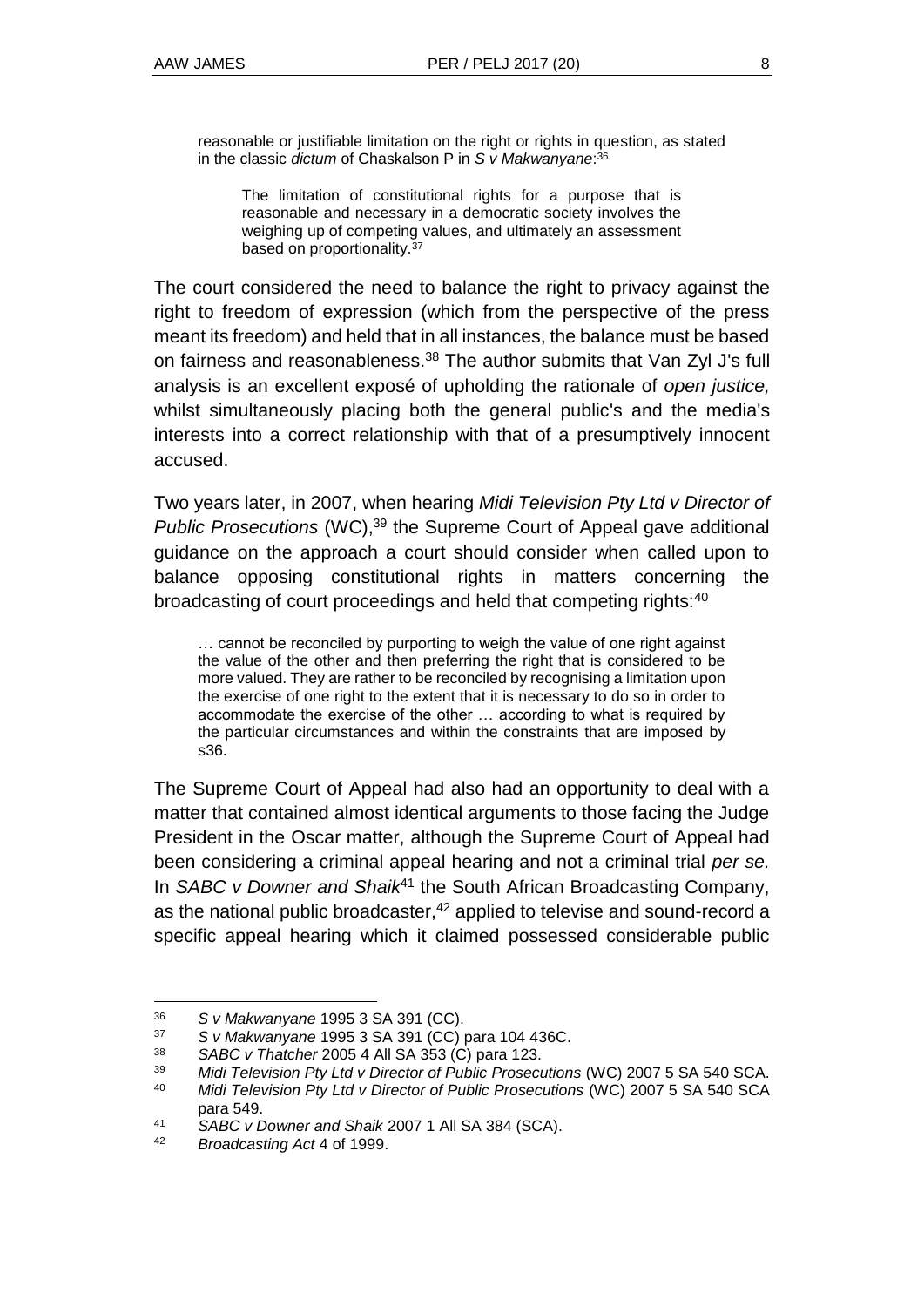l

interest.<sup>43</sup> The SABC argued that, in addition to supplying content for its news programmes, the televising of the appeal hearing would educate the general public about how South Africa's judiciary worked.<sup>44</sup> The respondents in their opposition argued that the awareness of the live televising would not only continually distract their Counsel, but also risked disrupting the required expansive forensic presentation.<sup>45</sup> They further contended that both these factors would cause prejudice and thus would inevitably threaten the provision of a fair hearing.<sup>46</sup>

In deciding the matter, the Supreme Court of Appeal held that there was no general rule to balance the right to freedom of expression against the right to a fair trial, and in the event that any such balancing should actually be required, it would be unique to the peculiarities of each case under consideration  $47$ 

Notwithstanding that the Supreme Court of Appeal readily agreed with the argument that for a litigant to be *on camera* does carry substantial stress which magnifies exponentially as the trial continues,  $48$  it did still nevertheless hold that there could be certain specific instances when an individual court would be satisfied that justice would not be impaired. The current matter before the Supreme Court of Appeal was not, however, such an occasion.<sup>49</sup>

When it was asked to consider if perhaps parts of the appeal hearing in question could be televised, the Supreme Court of Appeal pointed out that:

It needs to be emphasised that delayed 'highlights' packages, which will most times contain 'sound bites', present a considerable risk of misrepresentation (even if unintended) and consequent misunderstanding.<sup>50</sup>

When it came to the SABC's claim that the televising of the hearing would educate the public, the Supreme Court of Appeal unsurprisingly, but nevertheless astutely, held that although educating the public on South Africa's judicial system was indeed overdue:

<sup>&</sup>lt;sup>43</sup> The appeal concerned Shabir Schaik's conviction on corruption and fraud charges.

<sup>44</sup> *SABC v Downer and Shaik* 2007 1 All SA 384 (SCA) para 7.

<sup>45</sup> *SABC v Downer and Shaik* 2007 1 All SA 384 (SCA) para 8.

<sup>46</sup> *SABC v Downer and Shaik* 2007 1 All SA 384 (SCA) para 8.

<sup>47</sup> *SABC v Downer and Shaik* 2007 1 All SA 384 (SCA) para 14.

<sup>48</sup> *SABC v Downer and Shaik* 2007 1 All SA 384 (SCA) para 22.

<sup>49</sup> *SABC v Downer and Shaik* 2007 1 All SA 384 (SCA) para 30.

<sup>50</sup> *SABC v Downer and Shaik* 2007 1 All SA 384 (SCA) para 29.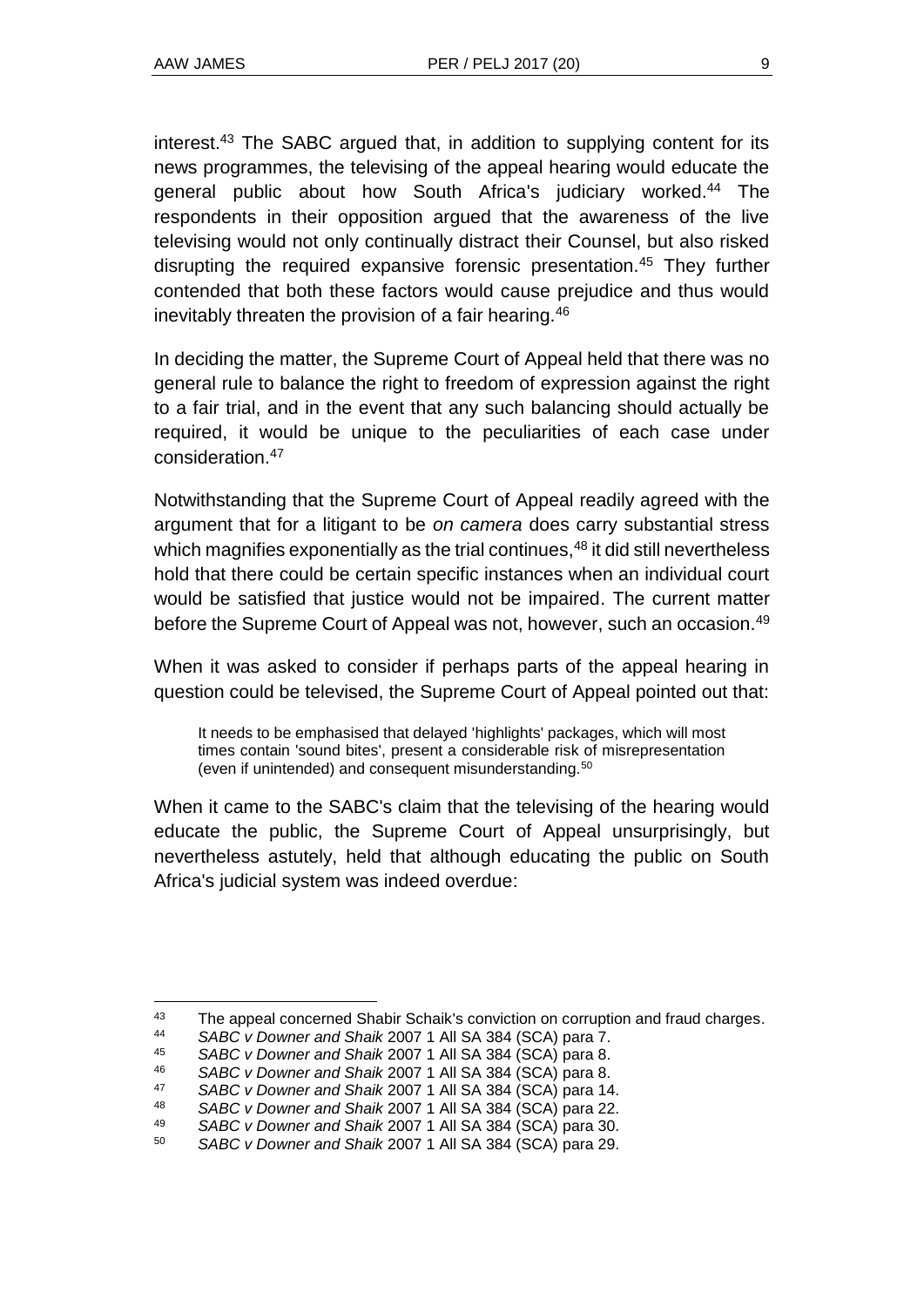…the motive [for the application] was in my view the perfectly understandable one of securing the commercial advantage of enhanced viewer- and listenership.<sup>51</sup>

Not satisfied with the resultant negative ruling against them, the applicants speedily appealed to the Constitutional Court.<sup>52</sup> They were to be disappointed. The Constitutional Court, in a majority ruling, agreed with the views of the Supreme Court of Appeal and pointed out the following aspects for courts to consider if and when they were faced with similar applications for the televising of judicial proceedings in the future:

We consider it helpful to set out some considerations which in our view need to be taken into account in the future when the question of televising court proceedings is raised. The time has come for courts to embrace the principle of open justice and all it implies. However, in our view, it should be borne in mind that the electronic media create some special difficulties for the principle of open justice. Broadcasting, whether by television or radio, has the potential to distort the character of the proceedings. This can happen in two ways: first, by the intense impact that television, in particular, has on the viewer in comparison to the print media; and second, the potential for the editing of court proceedings to convey an inaccurate reflection of what actually happened. This is particularly dangerous given that visual and audio recordings can be edited in a manner that does not disclose the fact of editing. This distorting effect needs to be guarded against. It arises not so much from the presence of cameras and microphones interfering with the court proceedings themselves, but more dangerously, it may arise from the manner in which coverage can be manipulated, often unwittingly, to produce communications which may undermine rather than support public education on the workings of the court and may also undermine the fairness of the trial.<sup>53</sup>

Although the Constitutional Court was referring to appeal hearings in the above quotation, the court did nevertheless very importantly take the opportunity to state that:

*Ordinarily, it will not be in the interests of justice for trial proceedings to be subjected to live broadcasts.* (Emphasis added).<sup>54</sup>

Given these judicial rulings and guidelines by the superior courts it is therefore unclear why the rights of the media and those of Pistorius were regarded by the Judge President as being on an imminent collision course.<sup>55</sup>

This anticipated cataclysmic event notwithstanding, the Judge President proceeded to consider the applicant's claim that as Pistorius was an "international icon", the upcoming criminal trial was a matter of intense

l <sup>51</sup> *SABC v Downer and Shaik* 2007 1 All SA 384 (SCA) para 30.

<sup>52</sup> *SABC v National Director of Public Prosecutions* 2007 1 SA 523 (CC).

<sup>53</sup> *SABC v National Director of Public Prosecutions* 2007 1 SA 523 (CC) para 68.

<sup>54</sup> *SABC v National Director of Public Prosecutions* 2007 1 SA 523 (CC) para 33.

<sup>55</sup> *Application* case para 1.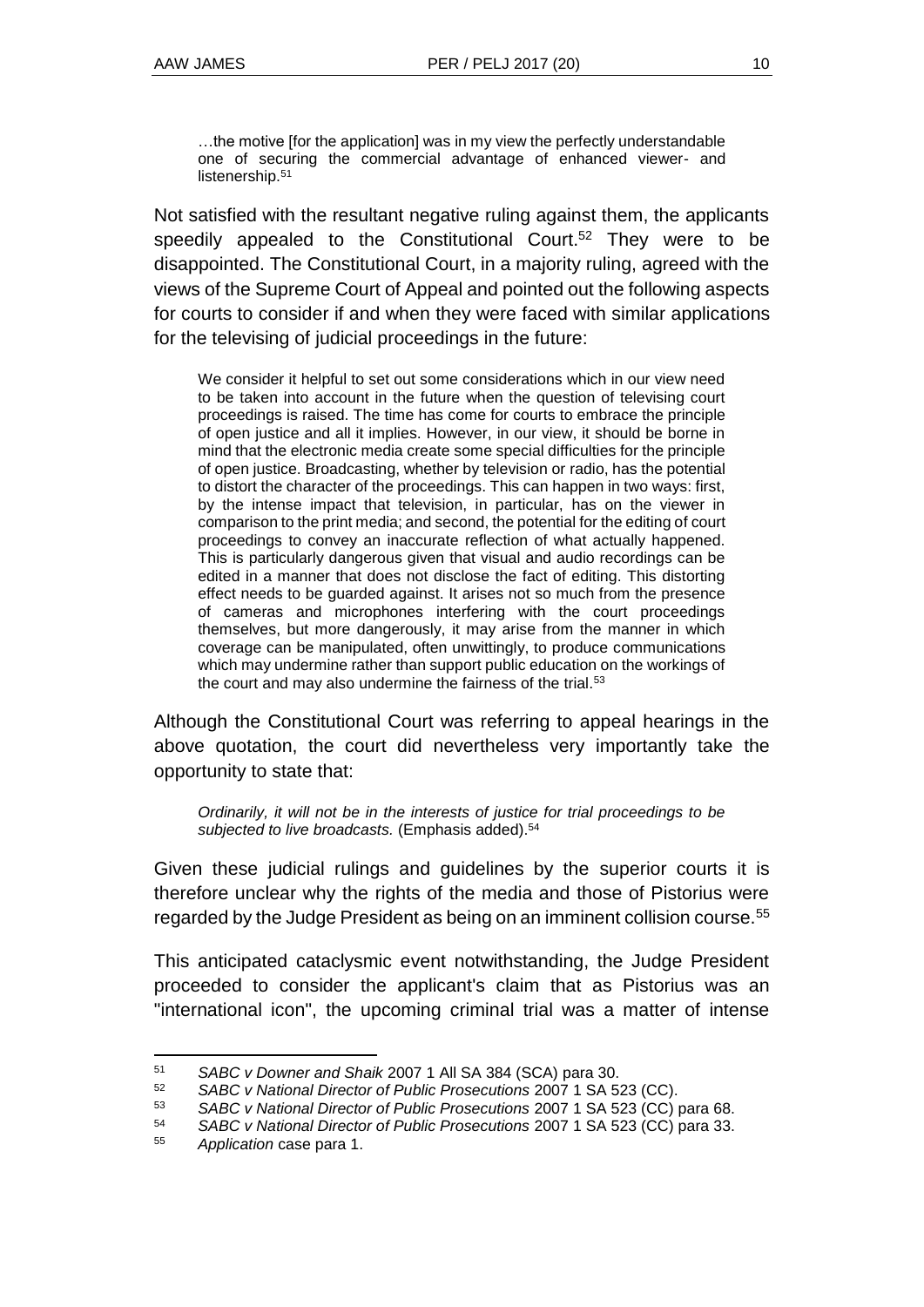public interest.<sup>56</sup> In support of this finding, the court explained that the depth of the interest had already been clearly illustrated by the:

…near chaotic situation that was experienced in the Magistrates Court of this city [Pretoria], when Pistorius applied for bail last year. It is common cause that during those proceedings the courtroom allocated for the bail proceedings was wholly inadequate and could not accommodate all the journalists and members of the public who showed up seeking to attend and cover the proceedings. It is also common cause that the media attention and coverage of the bail proceedings attracted journalists far beyond our borders. Those proceedings were in fact extensively covered by the print, broadcast and electronic media locally and internationally. The interest in the upcoming trial has remained very strong with international media houses sending scores of journalists to cover it. This background is relied on as a basis by the applicants to assert that it is in the public interest that they be granted permission to cover the trial with a view to informing all and sundry about it.<sup>57</sup>

Continuing the topic of the pending trial's being a matter of intense public interest, the court proceeded to hold:

I have come to decide to ensure that a greater number of persons in the community who have an interest in the matter but who are unable to attend these proceedings due to geographical constrains to name just one, are able to follow the proceedings wherever they may be. Moreover, in a country like ours where democracy is still somewhat young and the perceptions that continue to persist in the larger section of South African society, particularly those who are poor and who have found it difficult to access the justice system, that they should have a first-hand account of the proceedings involving a local and international icon.<sup>58</sup>

The author respectfully submits that in the above rulings the court misdirected itself in its definition of what constitutes the public interest in the administration of justice. Instead the court concentrated erroneously on factors that either appealed to individual members of the public, that certain members of the public may have been curious about, or that certain individual members of the public may have had a personal or even a morbid interest in - none of which constitutes the true public interest in the administration of justice.

In support of her argument the author argues firstly that the court initially considered what was convenient for the public, namely any geographical constraints on members of the public to get to the court itself. She argues that the physical location of the members of the public, which may prove to cause an inconvenience for certain people if they voluntarily desire to go to a court, is not representative of the true public interest in the administration

 $\overline{a}$ 

<sup>56</sup> *Application* case para 4.

<sup>57</sup> *Application* case para 5.

<sup>58</sup> *Application* case para 27.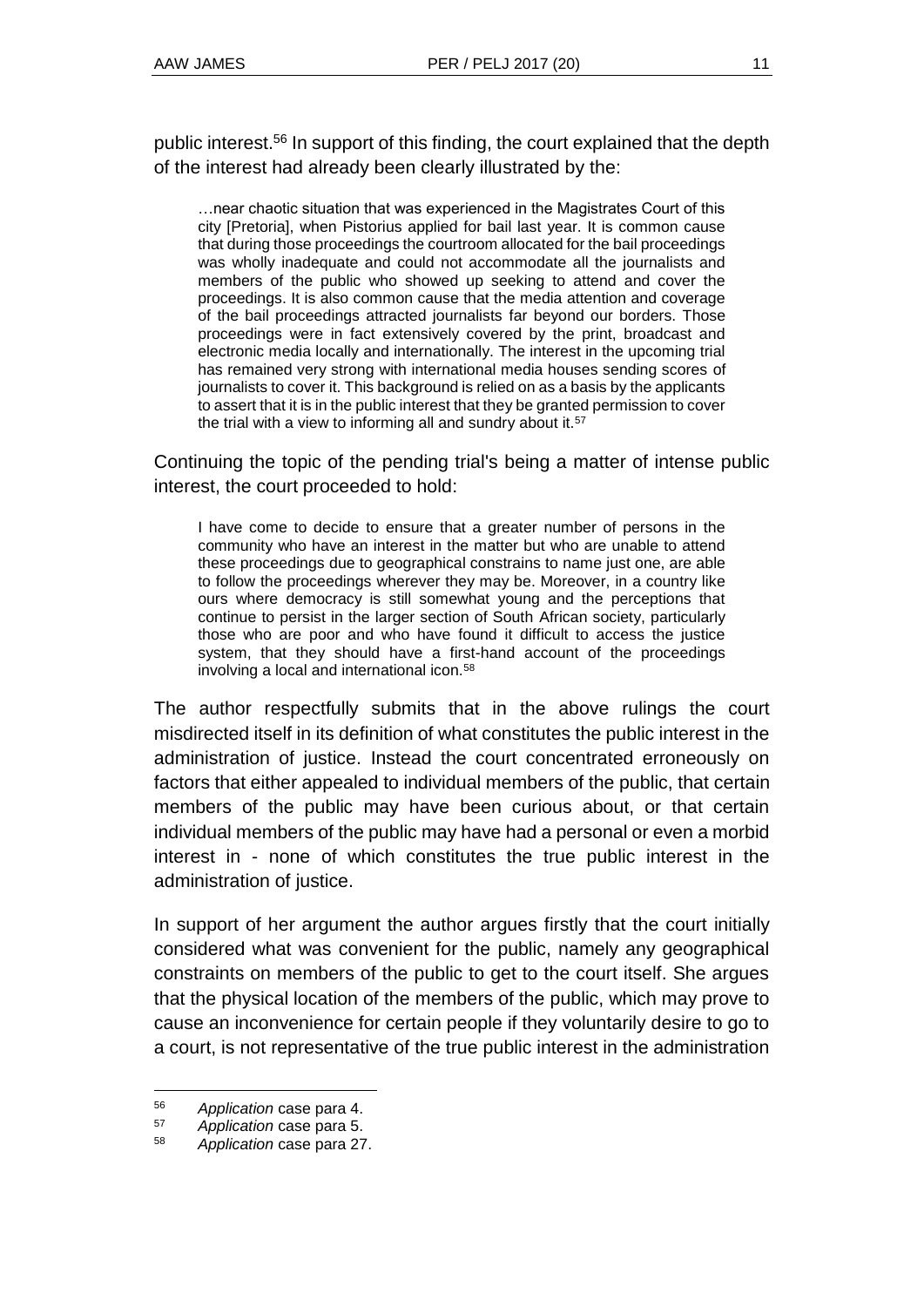of justice. Secondly, the court held that it is appropriate for people who have never previously interacted with the justice system themselves to acquire a "first-hand" account of how the system deals with a "local and international icon". <sup>59</sup> The author submits that again this ruling is not representative of the true public interest in the administration of justice. The fact that certain individual members of the public may find the trial events personally interesting, or that they may be entertained by watching the trial is irrelevant when speaking of the true public interest in the administration of justice.

On a slightly different note but one the author considers to be of the utmost importance, although Oscar Pistorius is internationally famous for his sporting achievements and overcoming his severe physical disability (personal triumphs which presumably justified the "icon" accolade awarded by the court) these achievements do not, did not, and could not, place any onus on him whatsoever to educate the general public on how South Africa's criminal system works. What is fundamental and should not be forgotten by all concerned is that as a presumptively innocent accused, Oscar Pistorius owed the public absolutely nothing in this matter.

The court then enigmatically proceeded to take judicial notice of a perception, *viz*:

I have taken judicial notice of the fact that part of the perception that I allude to is the fact that the justice system is still perceived as treating the rich and famous with kid gloves whilst being harsh on the poor and vulnerable. Enabling a larger South African society to follow first-hand the criminal proceedings which involve a celebrity, so to speak, will go a long way into dispelling these negative and unfounded perceptions about the justice system, and will inform and educate society regarding the conduct of criminal proceedings.<sup>60</sup>

The court's taking judicial recognition of an intangible perception, let alone one that the rich and famous are treated "with kid gloves" whilst the poor and vulnerable are treated "harshly", is surprising if not ground-breaking to say the least. It is noteworthy that there was a dearth of authority or even a submission of a basis upon which the quoted perception qualified for, or even warranted, judicial recognition. Having effected such an abnormal judicial recognition, however, the court itself proposed a partial solution to the problem of how to eradicate or correct this apparent, negative perception. The court reasoned that this (now judicially recognised) perception would be largely negated if a substantial portion of the public

<sup>59</sup> *Application* case para 27.

<sup>60</sup> *Application* case para 27.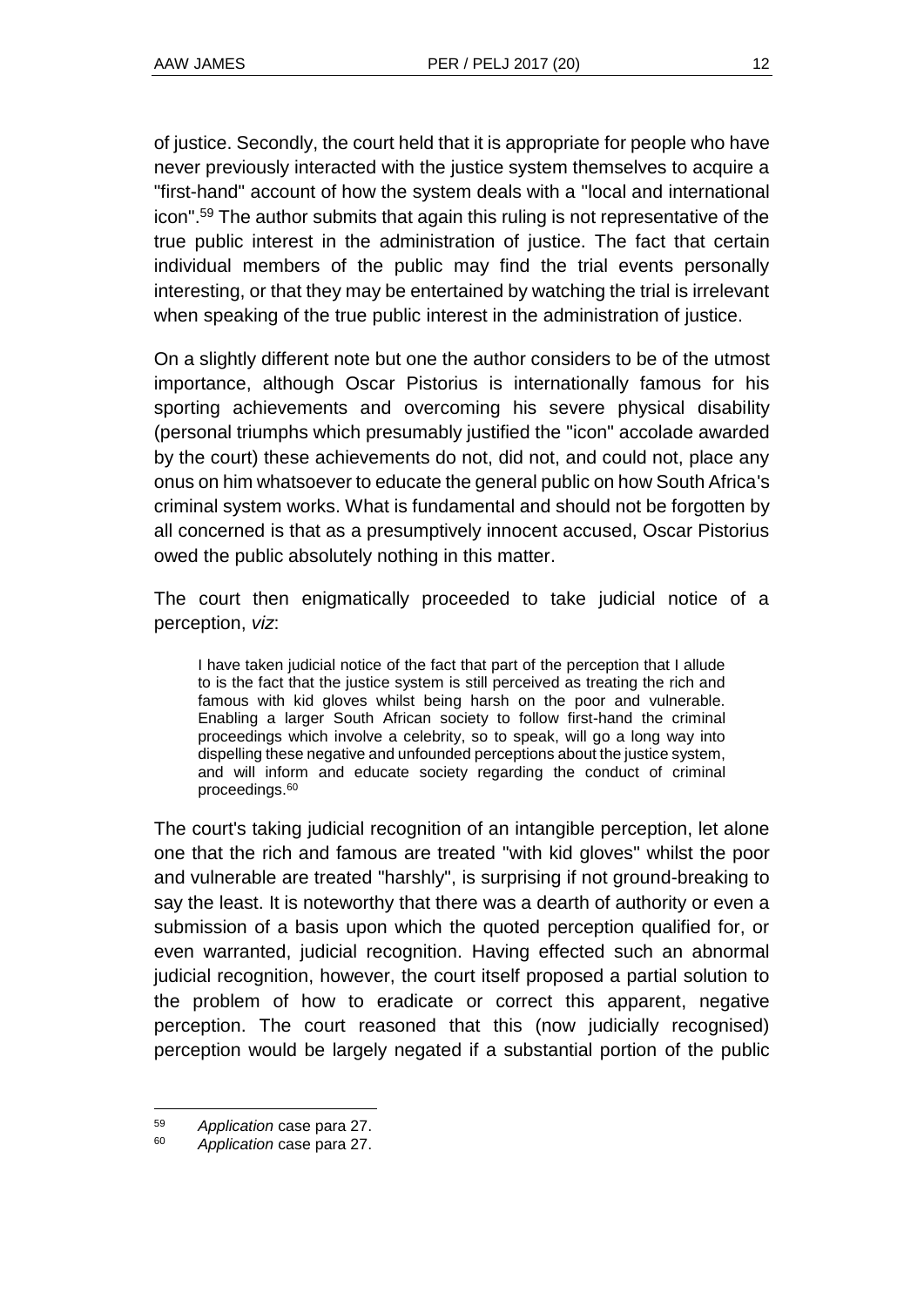was able to view "first-hand" how the system conducts criminal proceedings against a celebrity.<sup>61</sup>

The author argues that it is not the responsibility of any individual member of the public and least of all the responsibility of a presumptively innocent accused to correct public perceptions, especially a perception that has not been substantiated. Furthermore, and this is important, it is necessary to note that the fact that Pistorius is famous, rich and an icon (sporting or otherwise) should have been totally irrelevant and of absolutely no consequence whatsoever to the court in its consideration of the matter before it. The *Constitution* itself prescriptively mandates that a court must apply the law "impartially and without fear, favour or prejudice".<sup>62</sup>

In then considering the applicant's argument that it possessed the constitutional right to freedom of expression, the court referred to the value afforded to this freedom in legal precedent and quoted from the Constitutional Court ruling in *Khumalo v Holomisa* <sup>63</sup> that had stressed the following with regard to the role played by the media:

The print, broadcast and electronic media have a particular role in the protection of freedom of expression in our society. Every citizen has the right to freedom of the press and the media and the right to receive information and ideas. The media are key agents in ensuring that these aspects of the right to freedom of information are respected. 64

The court then went on to quote from another judgment of the Constitutional Court *viz South African National Defence Union v Minister of Defence* <sup>65</sup> to wit:

Freedom of expression lies at the heart of a democracy. It is valuable for many reasons, including its instrumental function as a guarantor of democracy, its implicit recognition and protection of the moral agency of individuals in our society and its facilitation of the search for truth by individuals and society generally. The Constitution recognises that individuals in our society need to be able to hear, form and express opinions and views freely on a wide range of matters.<sup>66</sup>

There can be no argument with the sentiments quoted above as a generalisation of the media's role, nor can there be any argument with the Judge President's subsequent referral to the previously discussed

<sup>61</sup> *Application* case para 27.

<sup>62</sup> *Constitution* s 165(2).

<sup>63</sup> *Khumalo v Holomisa* 2002 5 SA 401 (CC).

<sup>64</sup> *Khumalo v Holomisa* 2002 5 SA 401 (CC) para 22.

<sup>65</sup> *South African National Defence Union v Minister of Defence* 1999 4 [SA 469](http://www.saflii.org/cgi-bin/LawCite?cit=1999%20%284%29%20SA%20469) (CC).

<sup>66</sup> *South African National Defence Union v Minister of Defence* 1999 4 [SA 469](http://www.saflii.org/cgi-bin/LawCite?cit=1999%20%284%29%20SA%20469) (CC) para 7.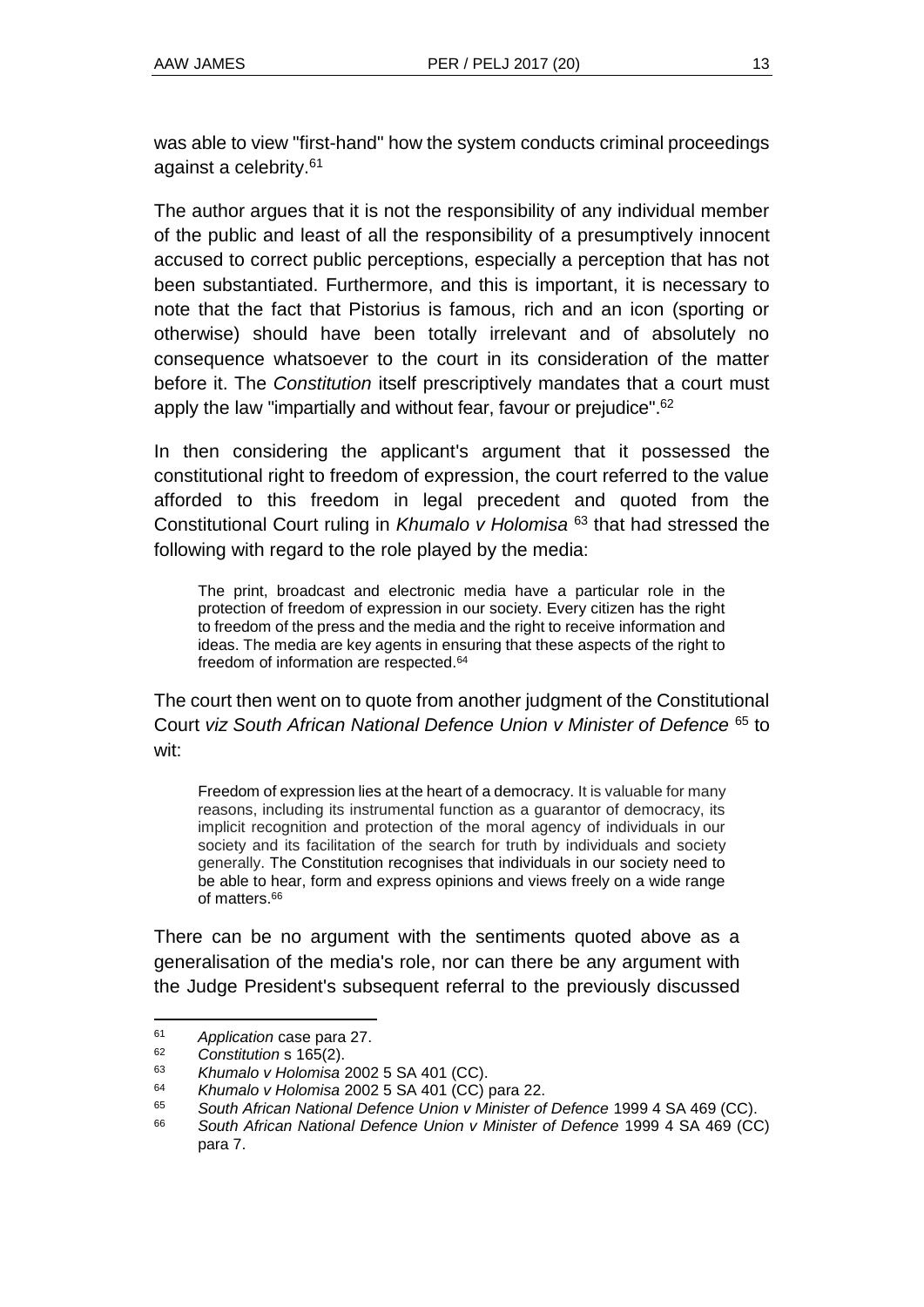Constitutional Court matter of *SABC v National Director of Public Prosecutions.*<sup>67</sup> What can be strenuously argued against, however, is that the Judge President did not quote, or even acknowledge, what was undoubtedly the most important and the most relevant part of that latter Constitutional Court ruling, embodied in paragraph 33 as follows:

*Ordinarily, it will not be in the interests of justice for trial proceedings to be subjected to live broadcasts.* (Emphasis added).

Why the Judge President failed to acknowledge this most relevant statement of the Constitutional Court and then consider it in the matter before him is unknown and worrying.

The author also submits that in its consideration of the *Application* case the court erred (no doubt inadvertently) by taking a legal finding and applying it to a different contextual matter. The *Khumalo v Holomisa* case concerned defamation and the quotation that the Judge President referred to was made when the Constitutional Court was denoting the openness of government and the media's role in providing information to enable the public to be in a position to make political decisions. The Constitutional Court was not talking of the media's possible role in the televising of a criminal trial.<sup>68</sup>

Similarly, when the Judge President made reference to the *South African National Defence Union v Minister of Defence* case, the context of the original quotation was in that of:

… the question whether it is constitutional to prohibit members of the armed forces from participating in public protest action and from joining trade unions.<sup>69</sup>

More pertinently, when O'Reagan J made the statement that the court relied upon, she was referring more explicitly to a soldier's right to indulge in protest action, thus allowing him (as an individual) the right to freedom of expression.<sup>70</sup> This context is again a far cry from the consideration of the media's right to live televise a full criminal trial.

In continuing his decision on the application before him, the Judge President confirmed that he personally regarded press reports of trial proceedings as

<sup>67</sup> *SABC v National Director of Public Prosecutions* 2007 1 SA 523 (CC).

<sup>68</sup> *Khumalo v Holomisa* 2002 5 SA 401 (CC) para 22.

<sup>69</sup> *South African National Defence Union v Minister of Defence* 1999 4 [SA 469](http://www.saflii.org/cgi-bin/LawCite?cit=1999%20%284%29%20SA%20469) (CC) para 1.

<sup>70</sup> *South African National Defence Union v Minister of Defence* 1999 4 [SA 469](http://www.saflii.org/cgi-bin/LawCite?cit=1999%20%284%29%20SA%20469) (CC) para 7.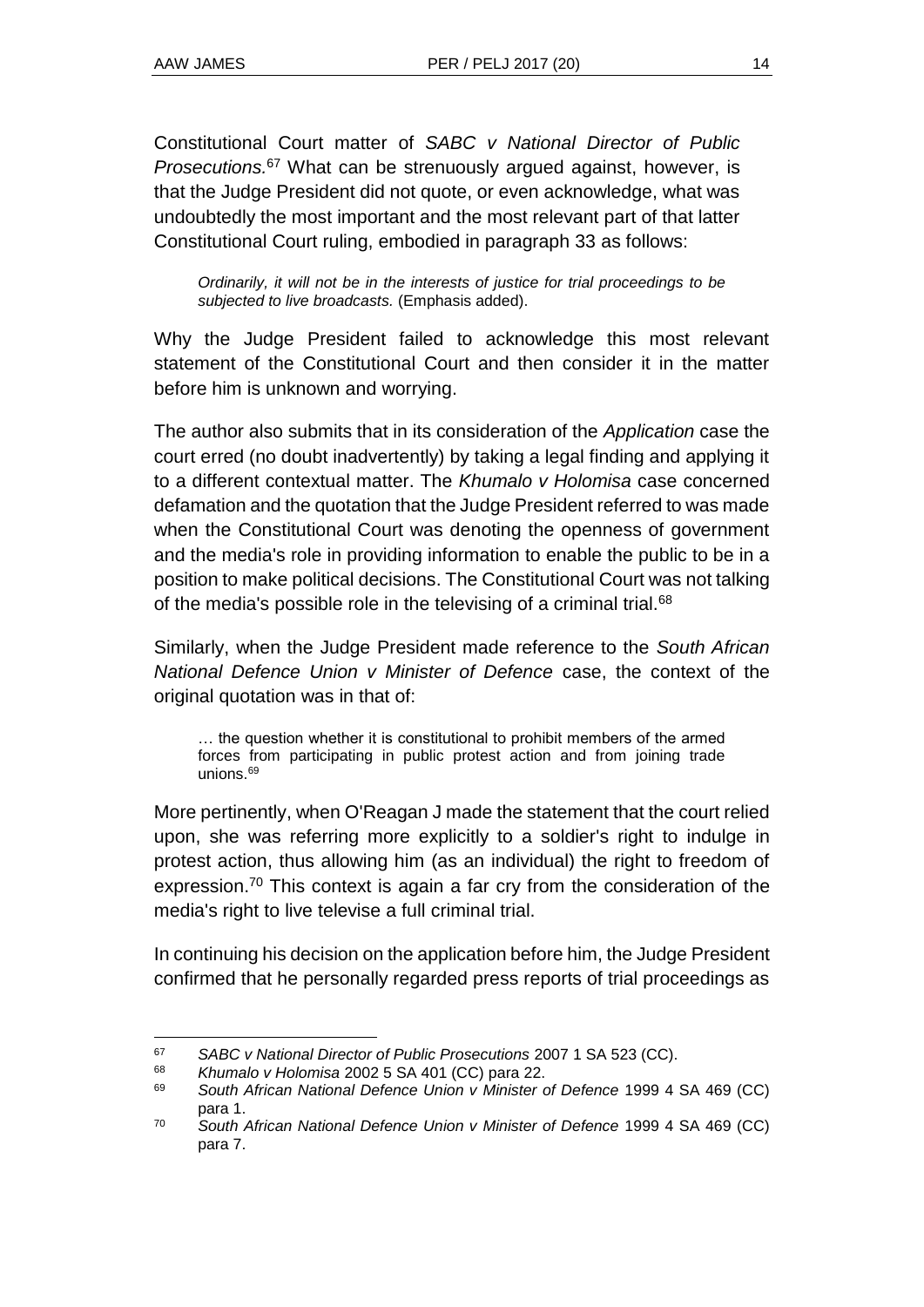being "second-hand", and held that if Pistorius' objections to televising and/or audio broadcasting of his trial were upheld,

… it will perpetuate the situation that only a small segment of the community is able to be kept informed about what happens in court rooms because of this minority's access to tools such as Twitter.<sup>71</sup>

The author submits that in addition to the relevance of these comments being unclear, the issue whether the court itself views newspaper reports as "second-hand" and/or how few people use Twitter had doubtful applicability in the matter. If, however, the court intended to reference socioeconomic issues, then the author argues that a presumptively innocent accused has no duty to correct or to alleviate such socio-economic issues, nor does an accused bear any obligation to be used as an unwilling mechanism in addressing such issues. The author similarly has difficulty in understanding why the court would regard newspaper reports as "secondhand", yet brief text messages emanating from media persons via Twitter as not "second-hand".

The court continued its findings by dramatically stating that if Pistorius' opposition to the application to widely broadcast/televise his coming trial was allowed to prevail, the media's entitlement to freedom of expression would be "attenuated" and the principle of open justice would "suffer the same fate".<sup>72</sup> The court consequently held that Pistorius' objections to his trial being photographed and broadcast was contrary to the "open justice" principle <sup>73</sup> and supported its view with reference to the Constitutional Court matter of *S v Mamabolo,*<sup>74</sup>

… the business of adjudication concerns not only the immediate litigants but is a matter of public concern which, for its credibility, is done in the open where all can see. Of course this openness seeks to ensure that the citizenry know what is happening, such knowledge in turn being a means towards the next objective: so that the people can discuss, endorse, criticize, applaud or castigate the conduct of their courts. And, ultimately, such free and frank debate about judicial proceedings serves more than one vital public purpose. Self-evidently such informed and vocal public scrutiny promotes impartiality, accessibility and effectiveness, three of the important attributes prescribed for the judiciary by the Constitution. 75

This is a further unfortunate example of the Judge President's taking a quotation out of context. The *Mamabolo* matter concerned a charge of

<sup>71</sup> *Application* case para 21.

<sup>72</sup> *Application* case para 18.

<sup>73</sup> *Application* case para 22.

<sup>74</sup> *S v Mamabolo* 2001 3 SA 409 (CC).

<sup>75</sup> *S v Mamabolo* 2001 3 SA 409 (CC) para 29.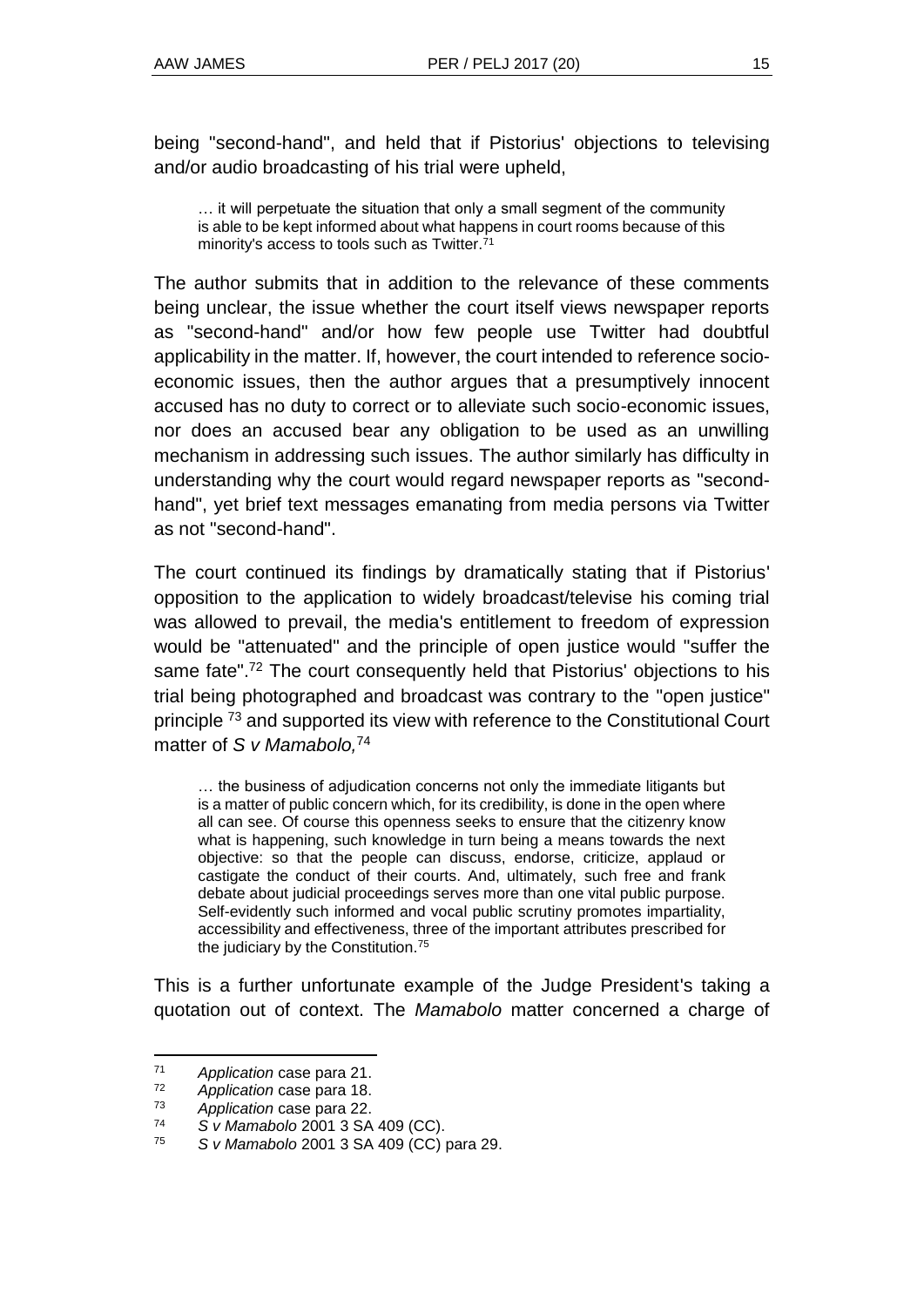contempt of court and when making the above statement Kriegler J was referring to the difference between the criticisms of an individual judicial officer versus criticism of the judiciary – again nothing to do with the televising of a criminal trial by the media. Nevertheless, the author agrees that the above quotation from *Mamabolo* does indeed assist in correctly explaining the premise of the "open justice" principle. The author suggests, however, that what the court hearing the Pistorius application appears not to have considered is that the holding of criminal trials is but one element and component of an "open justice" system. She submits that in the application before it, the court appeared to have taken the holistic principle of "open justice" and applied it, in its most expansive sense and unfortunately erroneously, to one single criminal trial of a solitary citizen.

The author also makes the point that at no time had Pistorius sought to exclude the public from his trial courtroom, nor had he ever argued against the press' historical right to attend a trial to compile textual newspaper reports - both of which align with legal proceedings being open to view and thus accord with the principle of open justice. It therefore follows that Pistorius had never, at any time, attempted to "attenuate" the freedom of the press, nor had he ever made any attempt to endanger the open justice principle, both of which is precisely what the court held Pistorius did do. The author posits that the court appeared to have lost sight of the fact that Pistorius' objections to the application focussed on the following pertinent factors, namely that the press would be permitted to continuously take photographs during the on-going trial proceedings, the possibility that the live transmission of the trial would enable pending witnesses to hear/see already presented testimony and/or evidence thus providing them with the opportunity to manipulate their own testimony, and finally, that televising the trial to a world-wide audience would place an undue burden on the defence – all of which would jeopardise his constitutionally guaranteed right to a fair trial.

In its consideration of the right to a fair trial, the court had no hesitation in acknowledging that it was an important matter for consideration,<sup>76</sup> but then promptly held that the right to a fair trial must be balanced against the right to freedom of expression. $77$  In balancing these rights the court held that:

<sup>76</sup> *Application* case para 13.

<sup>77</sup> *Application* case para 11.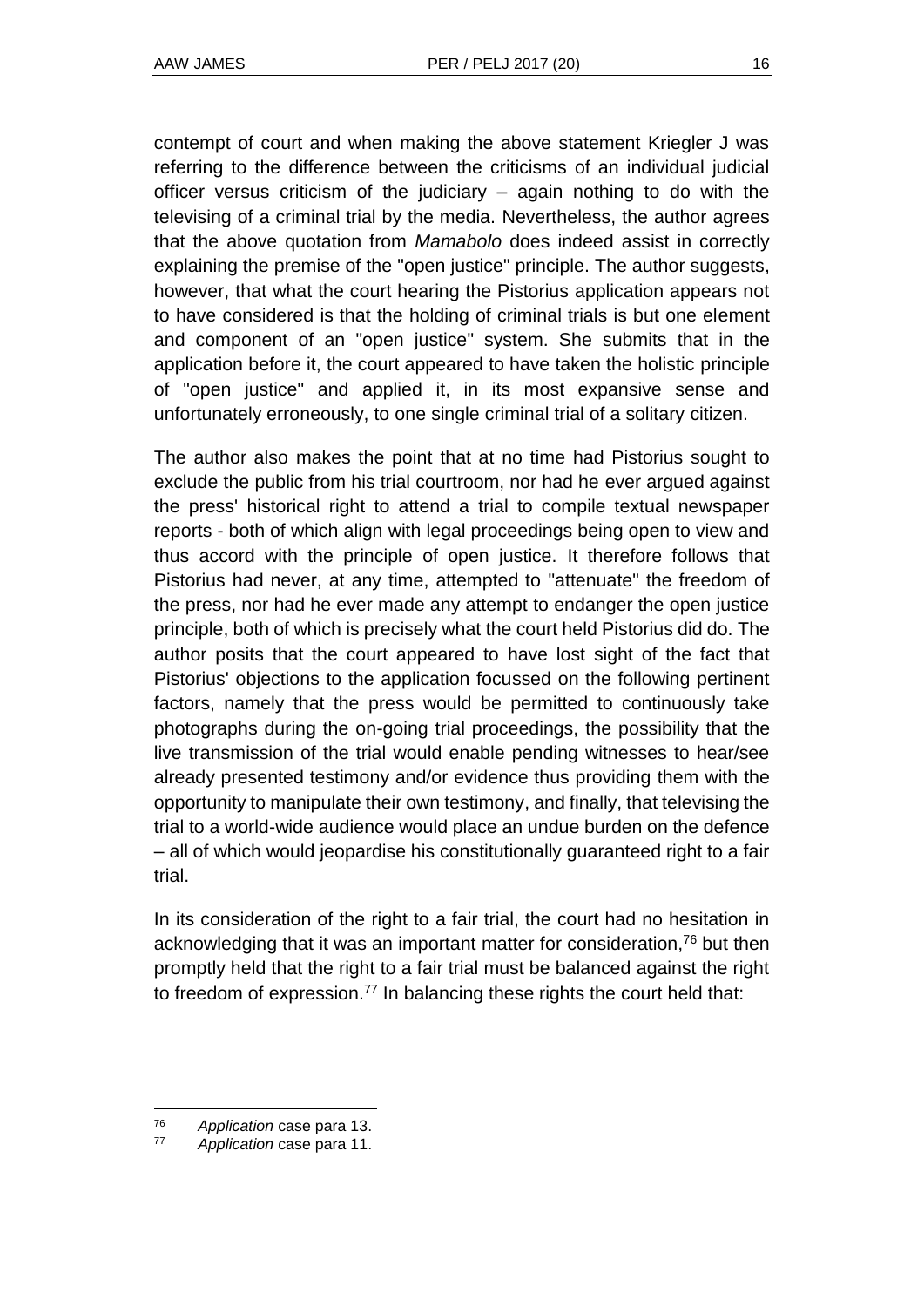… its point of departure was to ensure that each of the rights asserted find proper expression and enjoyment without being unduly limited.<sup>78</sup>

To facilitate this intention the court believed that its task entailed that it must:

… look at each right at stake and permit its enjoyment to achieve the objective for which it is asserted.<sup>79</sup>

Seeming to have already decided the matter, the court found that "court proceedings are in fact public and this objective must be recognised".<sup>80</sup> In addition, and of major significance, the court also held that the

Constitution's sections 34 and 35(3)(c) make it very clear that even criminal proceedings in this country are to be public.<sup>81</sup>

The writer again respectfully submits that in this latter portion of its ruling the court very significantly misdirected itself, possibly even being instrumental in leading to a flawed ruling. The sections of the *Constitution* that the court referred to contain no such stipulation, nor are they even peremptory. Section 35(3)(c) in particular does not mandate that an accused *must* undergo a "public trial", but just simply states that an accused person has the exclusive right to have one.<sup>82</sup>

# **4 Conclusion**

In closing, the author submits that when deciding the application to televise the Oscar Pistorius trial the court occasionally, and unfortunately very significantly, misdirected itself in its considerations and subsequent rulings on the constitutional rights of the parties concerned. It is also unfortunate that the arguments presented to the court were solely limited to the respective parties' constitutional entitlements, thus technically restricting the scope of the court's judgment. It is emphasised, however, that matters were complicated for the court not only by the overwhelming world media attention on the coming trial, making it unique in South Africa's jurisprudence and the first of its intense nature to occur under the *Constitution*, but also by the fact that the trial itself was imminent.

<sup>78</sup> *Application* case para 19.

<sup>79</sup> *Application* case para 19.

<sup>80</sup> *Application* case para 22.

<sup>81</sup> *Application* case para 23.

<sup>82</sup> See James *Open Court* for the distinction between what constitutes a "public trial" versus what constitutes a criminal trial being held in an "open court", which is South Africa's common-law position and is also the legislated procedure in the *Criminal Procedure Act* 51 of 1997 s 152.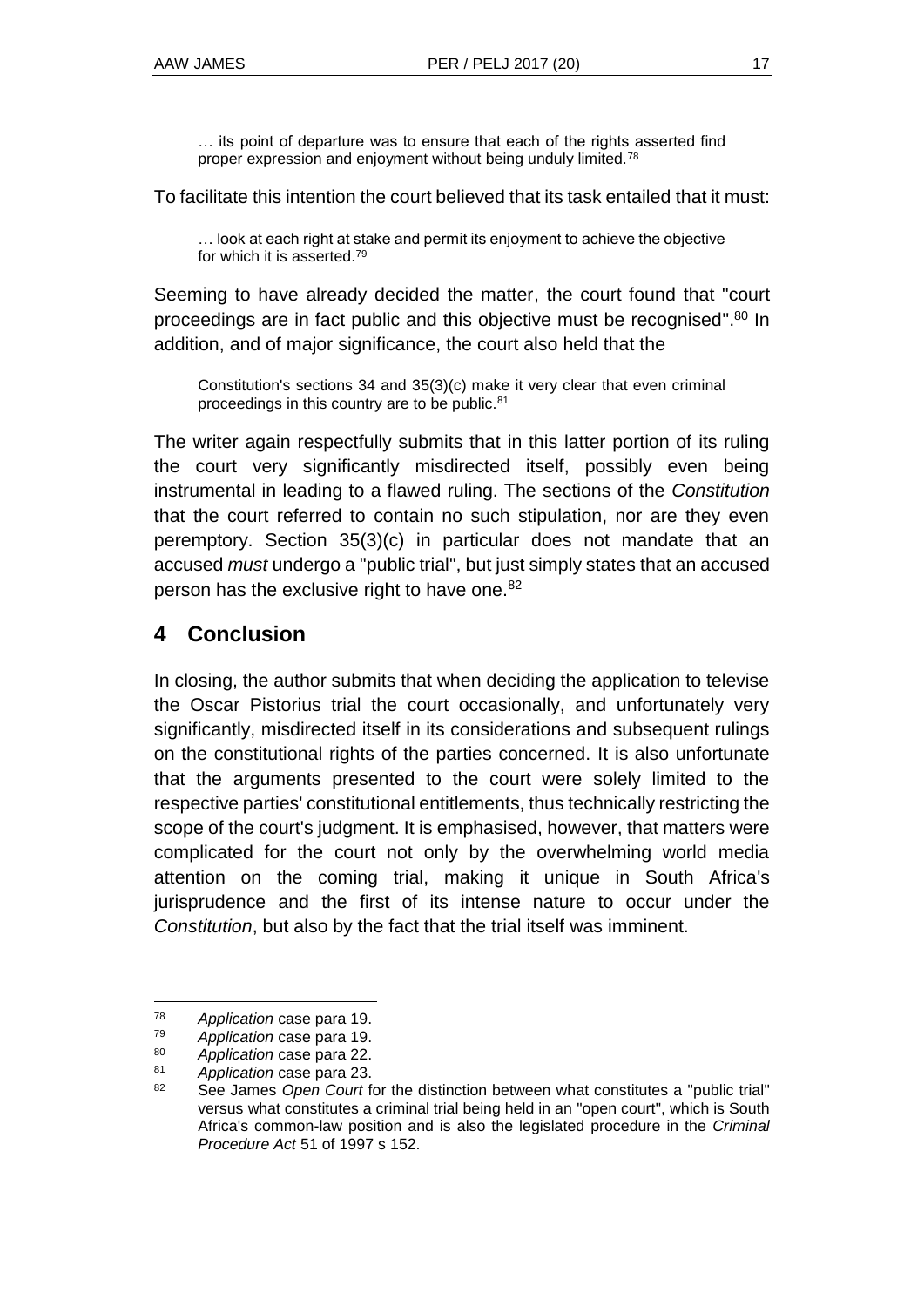The author speculates that had the arguments presented to the court been expanded to include the open court versus public trial conundrum,<sup>83</sup> had the significant misdirections been absent and/or had the court been afforded more time for consideration, the resultant judgment may have differed appreciably. Regrettably, the court was not afforded these opportunities and the application for the television, audio and photographic coverage of the trial was granted, albeit subject to detailed conditions. The rest, as they say, is history.

What is interesting is that shortly after the trial of Oscar Pistorius another proverbial high-profile criminal trial was due to get underway in South Africa – that of Shrien Dewani. Dewani was accused of being complicit in the murder of his new bride while they were on honeymoon in Cape Town. Dewani left for the United Kingdom shortly after his wife's murder and lengthy protracted extradition processes were undertaken to ensure he returned to South Africa to stand trial. The pending trial aroused considerable world-wide interest and it was highly anticipated that following the televising of the Pistorius trial, Dewani's trial would provide a suitable sequel. Despite the anticipation, however, Dewani's trial was not broadcast.

As at the time of finalisation of this article, the trial of accused family murderer Henri van Breda is on-going in the Western Cape High Court. Although permission to broadcast the trial had been initially granted by Judge Siraj Desai, $84$  a subsequent appeal by both the defence and the National Prosecuting Authority has halted the live broadcast.

It thus remains to be seen whether the televising or other live broadcasting of criminal trials becomes an accepted part of South Africa's criminal procedure.

# **Bibliography**

### **Literature**

Blackstone *Laws of England*  Blackstone W *Commentaries on the Laws of England 1765-1769*  (Clarendon Press Oxford 1770)

l <sup>83</sup> See James *Open Court* for the distinction between a "public trial" and one held in an "open court".

<sup>84</sup> *Media 24 Limited v National Director of Public Prosecutions, In re S v Van Breda*  2017 ZAWCHC 36 (27 March 2017).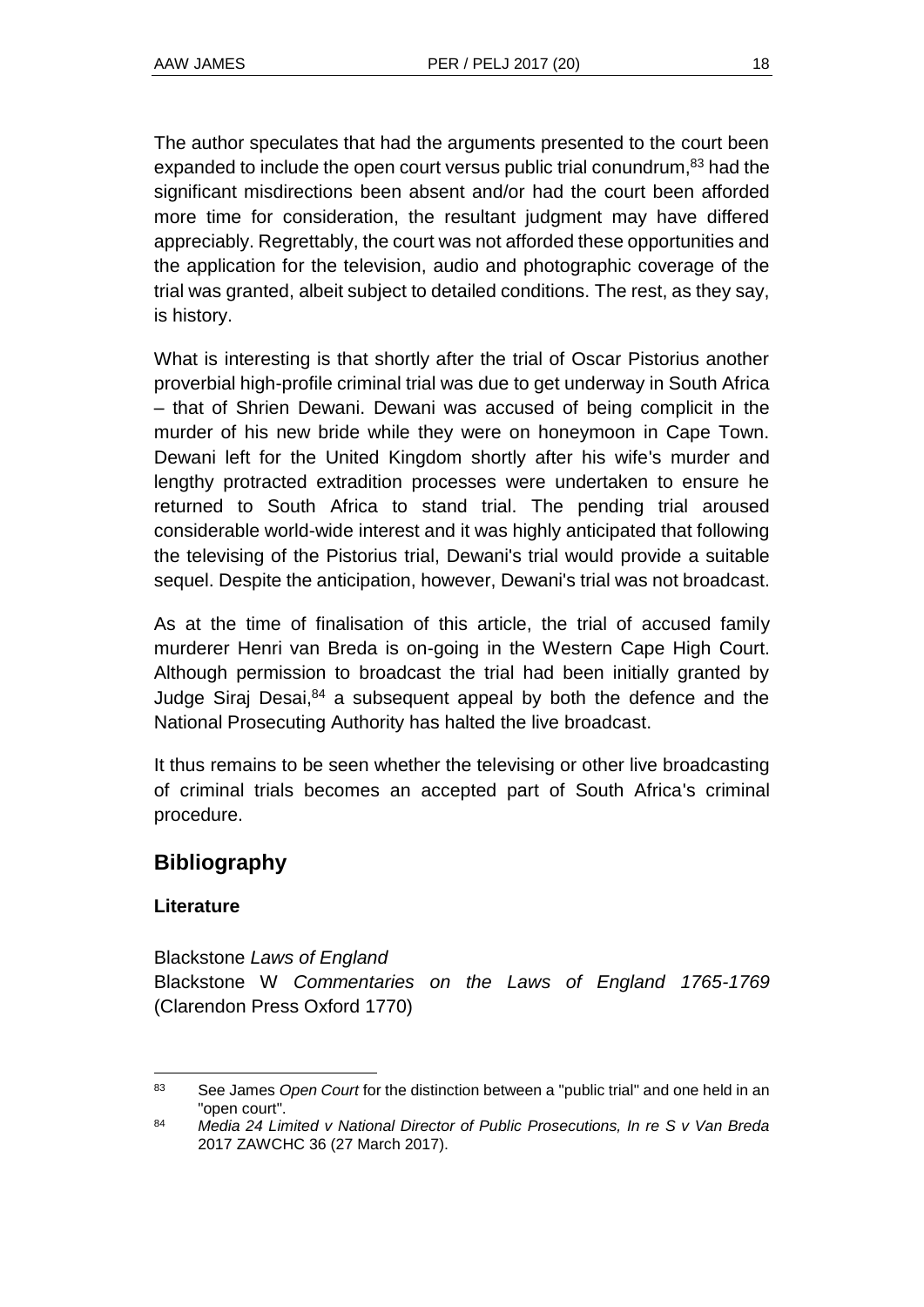### DOFORSA *Rule of Law*

Department of Foreign Affairs of the Republic of South Africa *South Africa and the Rule of Law* (Government Printers Pretoria 1968)

Jaconelli *Open Justice*

Jaconelli J *Open Justice: A Critique of the Public Trial* (Oxford University Press Oxford 2002)

James *Open Court*

James AAW *Open Court Versus Public Trial: An Analysis of the Constitutional Distinction in South African Criminal Procedure* (LLMdissertation University of South Africa 2016)

Melikan *Trial in History Vol II*  Melikan RA *Trial in History*, *Volume II - Domestic and International Trials, 1700–2000* (Manchester University Press Manchester 2003)

Mulholland and Pullan *Trial in History Vol I* Mulholland MM and Pullan B *Trial in History*, *Volume I* - *Judicial Tribunals in England and Europe, 1200–1700* (Manchester University Press Manchester 2003)

Smith 1997 *Law & Psychol Rev* Smith T "The Distortion of Criminal Trials through Televised Proceedings" 1997 *Law & Psychol Rev* 258-269

### **Case law**

*Dotcom Trading 121 (Pty) Ltd v King* 2000 4 SA 973 (C)

*Ex p Doyle* 1917 2 KB 254

*Freedom of Expression Inst v President, Ordinary Court Martial* 1999 1 SACR 353 (C)

*Khumalo v Holomisa* 2002 5 SA 401 (CC)

*Media 24 Limited v National Director of Public Prosecutions, In re S v Van Breda* 2017 ZAWCHC 36 (27 March 2017)

*Midi Television Pty Ltd v Director of Public Prosecutions (WC)* 2007 5 SA 540 (SCA)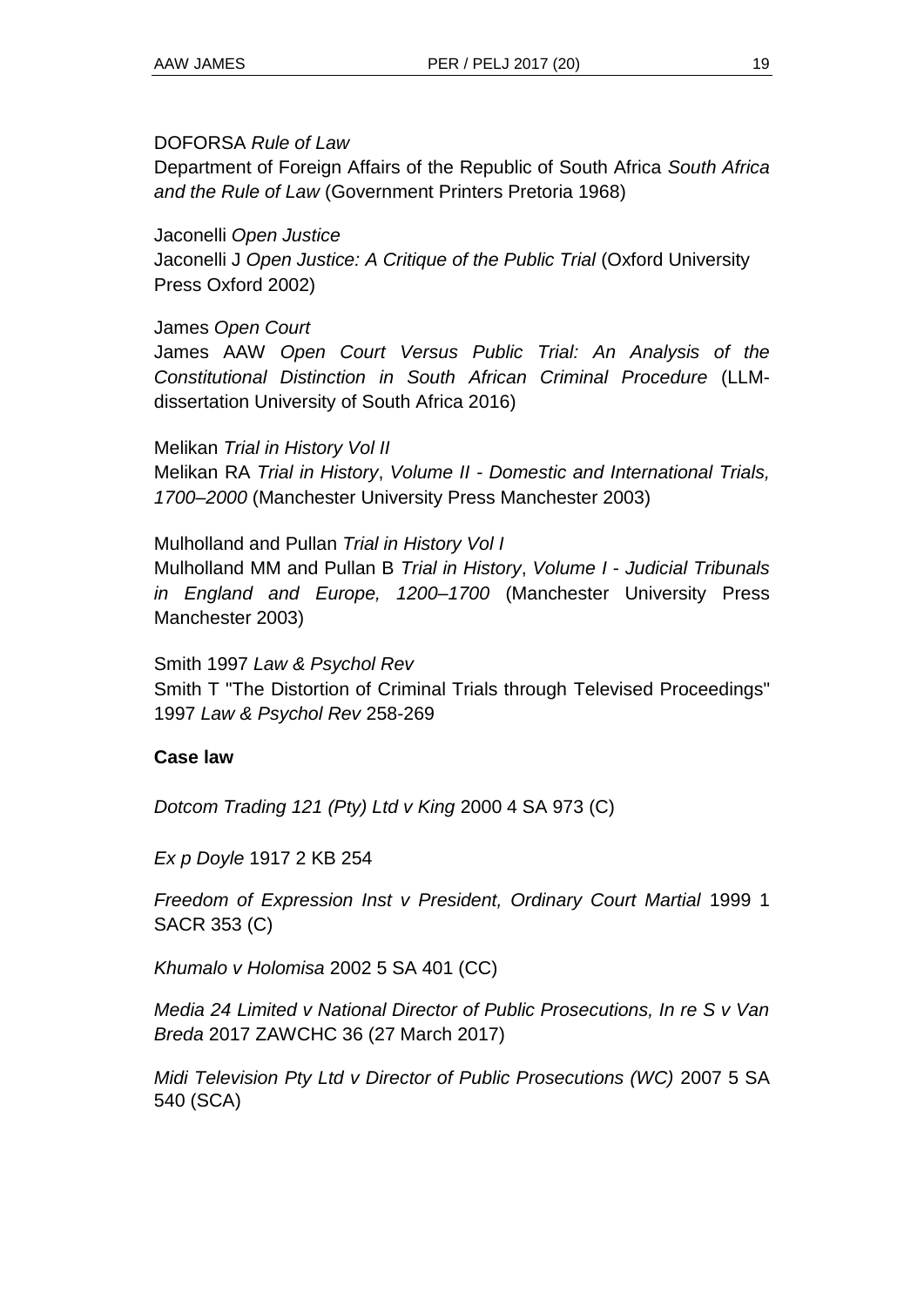*Midi Television (Pty) Ltd v Downer* 2004 ZAKZHC 15 (12 October 2004)

*Multichoice (Pty) Ltd v National Prosecuting Authority, In Re; S v Pistorius, In Re; Media 24 Ltd v Director of Public Prosecutions North Gauteng* 2014 1 SACR 589 (GP)

*Re Bushell* 1670 124 ER 1006

*S v Makwanyane* 1995 3 SA 391 (CC)

*S v Mamabolo* 2001 3 SA 409 (CC)

*S v Pistorius* 2014 ZAGPPHC 793 (12 September 2014)

*S v Shaik* 2007 1 SACR 142 (D)

*SABC v Downer and Shaik* 2007 1 All SA 384 (SCA)

*SABC v National Director of Public Prosecutions* 2007 1 SA 523 (CC)

*SABC v Thatcher* 2005 4 All SA 353 (C)

*South African National Defence Union v Minister of Defence* 1999 4 SA 469 (CC)

### **Legislation**

*Broadcasting Act* 4 of 1999

*Constitution of the Republic of South Africa*, 1996

*Criminal Law Amendment Act* 105 of 1997

*Criminal Procedure Act* 51 of 1977

*Defence Act* 44 of 1957

*Military Discipline Code* (MDC) - First Schedule to the *Defence Act* 44 of 1957

*Military Discipline Supplementary Measures Act* 16 of 1999